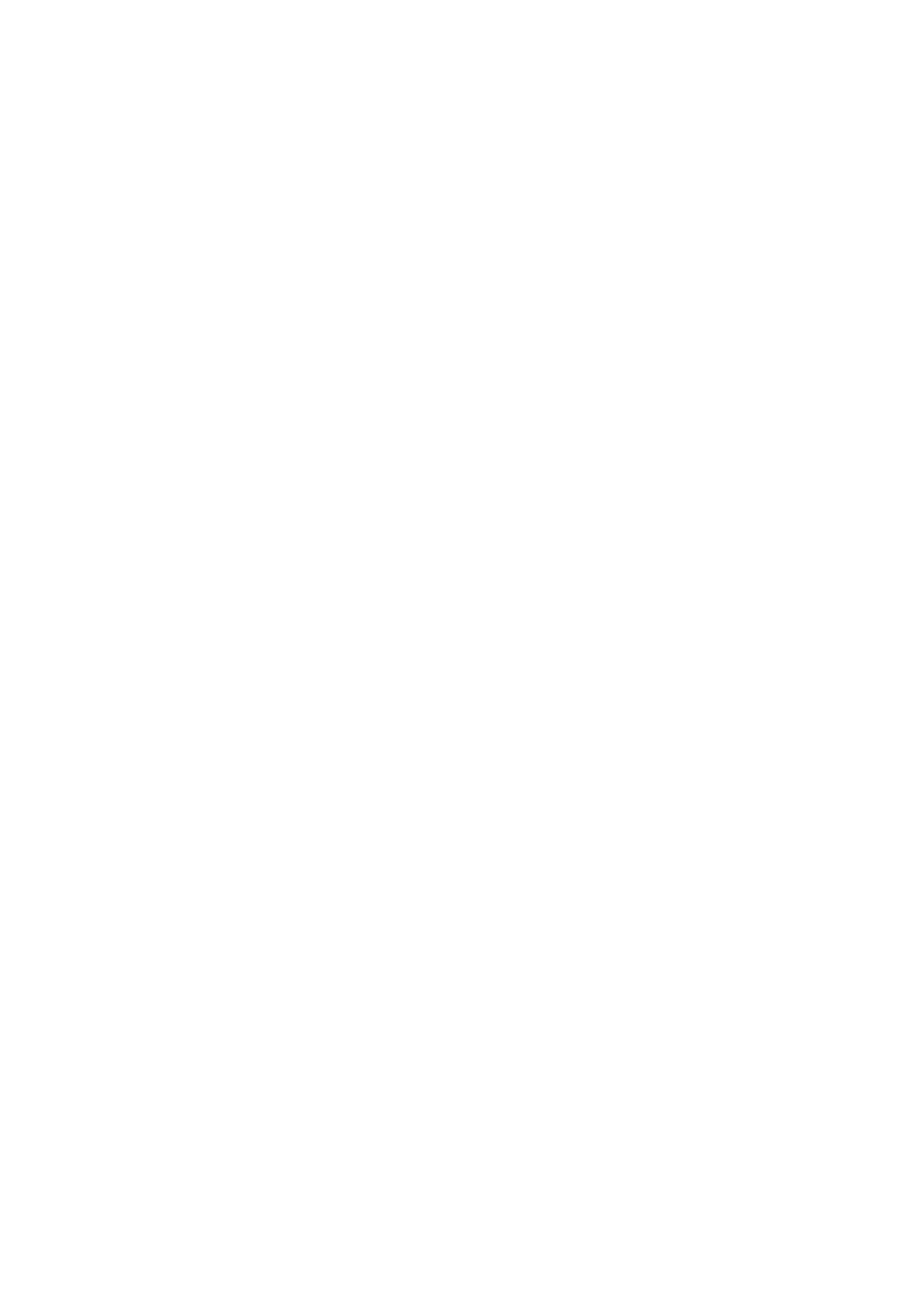

# Model Standards 2008 for Caravan Sites in England **Caravan Sites and Control of Development Act 1960 – Section 5**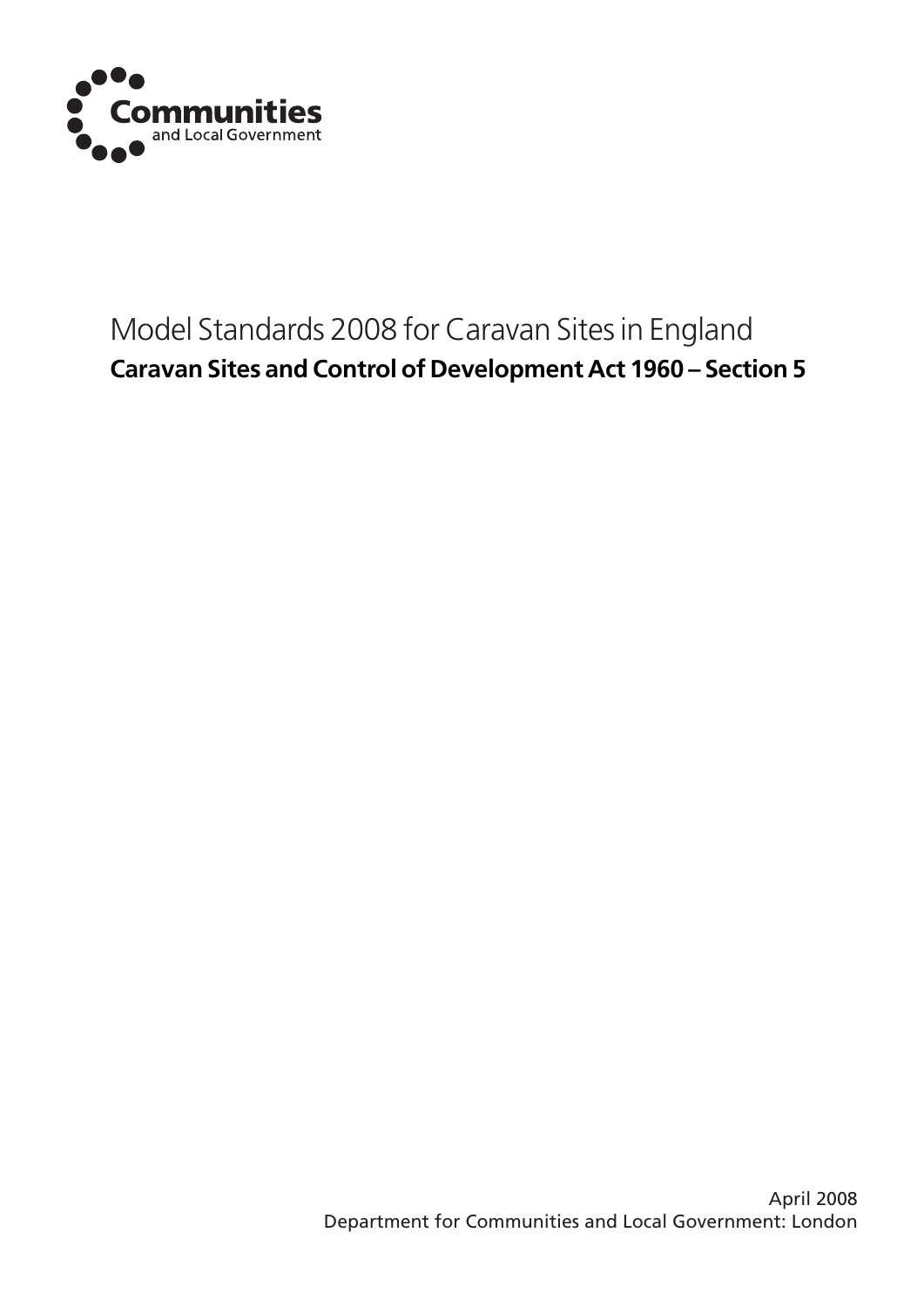Communities and Local Government Eland House Bressenden Place London SW1E 5DU Telephone: 020 7944 4400 Website: www.communities.gov.uk

*© Crown Copyright, 2008*

*Copyright in the typographical arrangement rests with the Crown.*

*This publication, excluding logos, may be reproduced free of charge in any format or medium for research, private study or for internal circulation within an organisation. This is subject to it being reproduced accurately and not*  used in a misleading context. The material must be acknowledged as Crown copyright and the title of the *publication specified.*

Any other use of the contents of this publication would require a copyright licence. Please apply for a Click-Use Licence for core material at www.opsi.gov.uk/click-use/system/online/pLogin.asp, or by writing to the Office of Public Sector Information, Information Policy Team, St Clements House, 2-16 Colegate, Norwich, NR3 1BQ. Fax: 01603 723000 or email: HMSOlicensing@opsi.x.gsi.gov.uk

If you require this publication in an alternative format please email alternativeformats@communities.gsi.gov.uk

Communities and Local Government Publications PO Box 236 Wetherby West Yorkshire LS23 7NB Tel: 08701 226 236 Fax: 08701 226 237 Textphone: 08701 207 405 Email: communities@capita.co.uk or online via the Communities and Local Government website: www.communities.gov.uk

75% recycled

This is printed on<br>75% recycled paper

April 2008

Product Code: 08 LPH 05217

ISBN: 978 1 8511 29089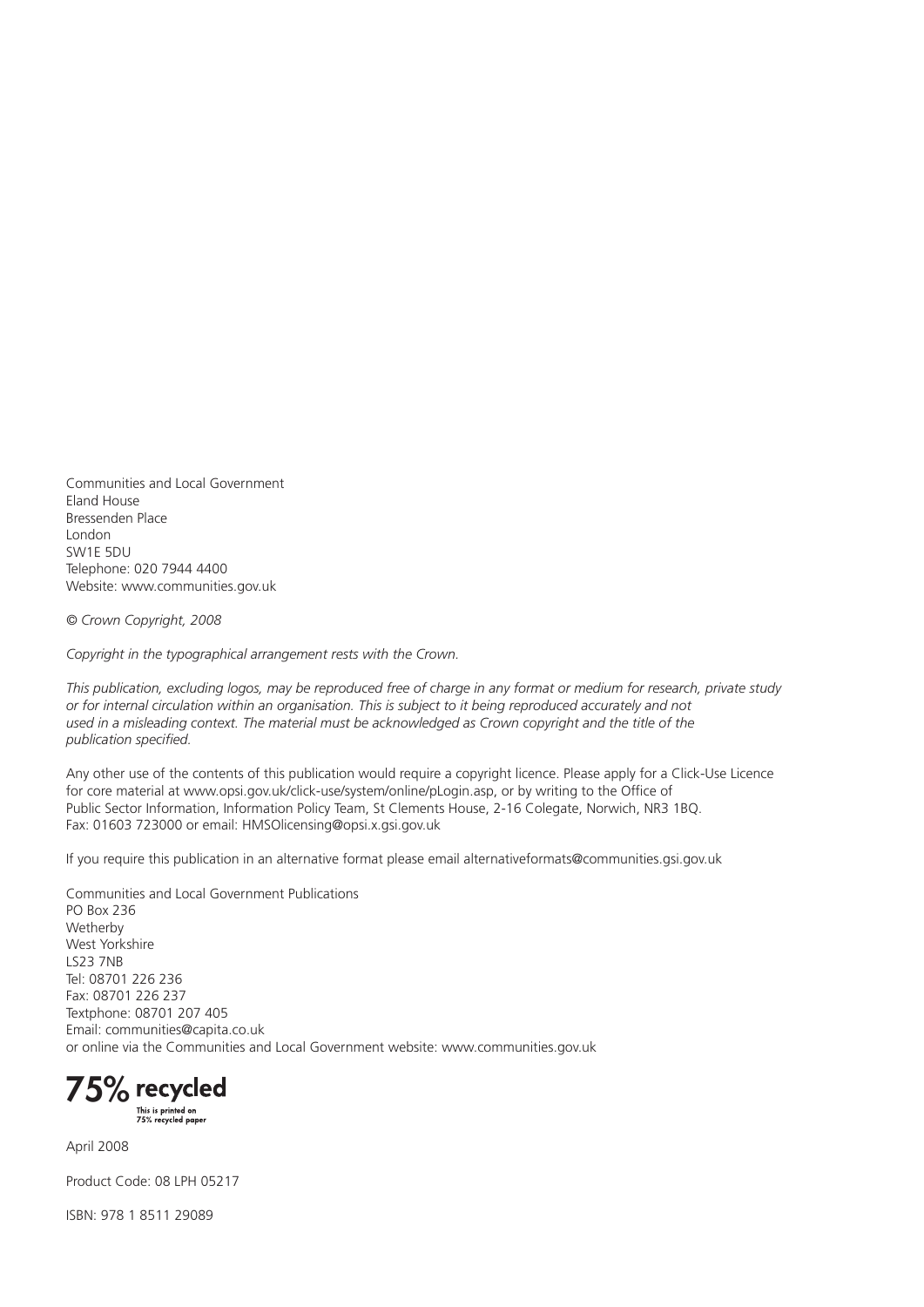### Introduction

- **1.** Under section 5(6) of the Caravan Sites and Control of Development Act 1960 (the Act) the Secretary of State may from time to time specify model standards with respect to the lay-out and the provision of facilities, services and equipment for caravan sites or particular types of caravan site; and that, in deciding what (if any) conditions to attach to a site licence, the local authority shall have regard to any standards so specified.
- **2.** These standards only apply to those sites which contain caravans that are used as permanent residential units. They do not apply to sites used exclusively for holidays or touring caravan sites (for which separate model standards have been issued). The standards also do not apply to sites occupied by gypsies or travellers or caravan sites which house agricultural workers.
- **3.** These standards should be considered when applying licence conditions to new sites and sites that have been substantially redeveloped. In considering variations to existing site licences or applications for new site licences for existing sites local authorities should consider whether it is appropriate for these standards to apply. In relation to variation of a licence the local authority must consult the site licence holder on its proposed variations and may wish to consult with residents or a Residents' Association, where appropriate. Where a current licence condition is adequate in serving its purpose, the authority should not normally apply the new standard. Where it is appropriate to apply the new standard to a condition the local authority should be able to justify its reasons for doing so, having regard to all the relevant circumstances of the site. In deciding whether to apply a new standard the local authority must have regard to the benefit that the standard will achieve and the interests of both residents and site owners (including the cost of complying with the new or altered condition).
- **4.** The model standards represent those standards normally to be expected as a matter of good practice on caravan sites. They should be applied with due regard to the particular circumstances of the relevant site, including its physical character, any relevant services, facilities or other amenities that are available within or in the locality of the site and other applicable conditions.
- **5.** The annex to this document provides advice on the application and enforcement of the model standards when considering attaching conditions to licences.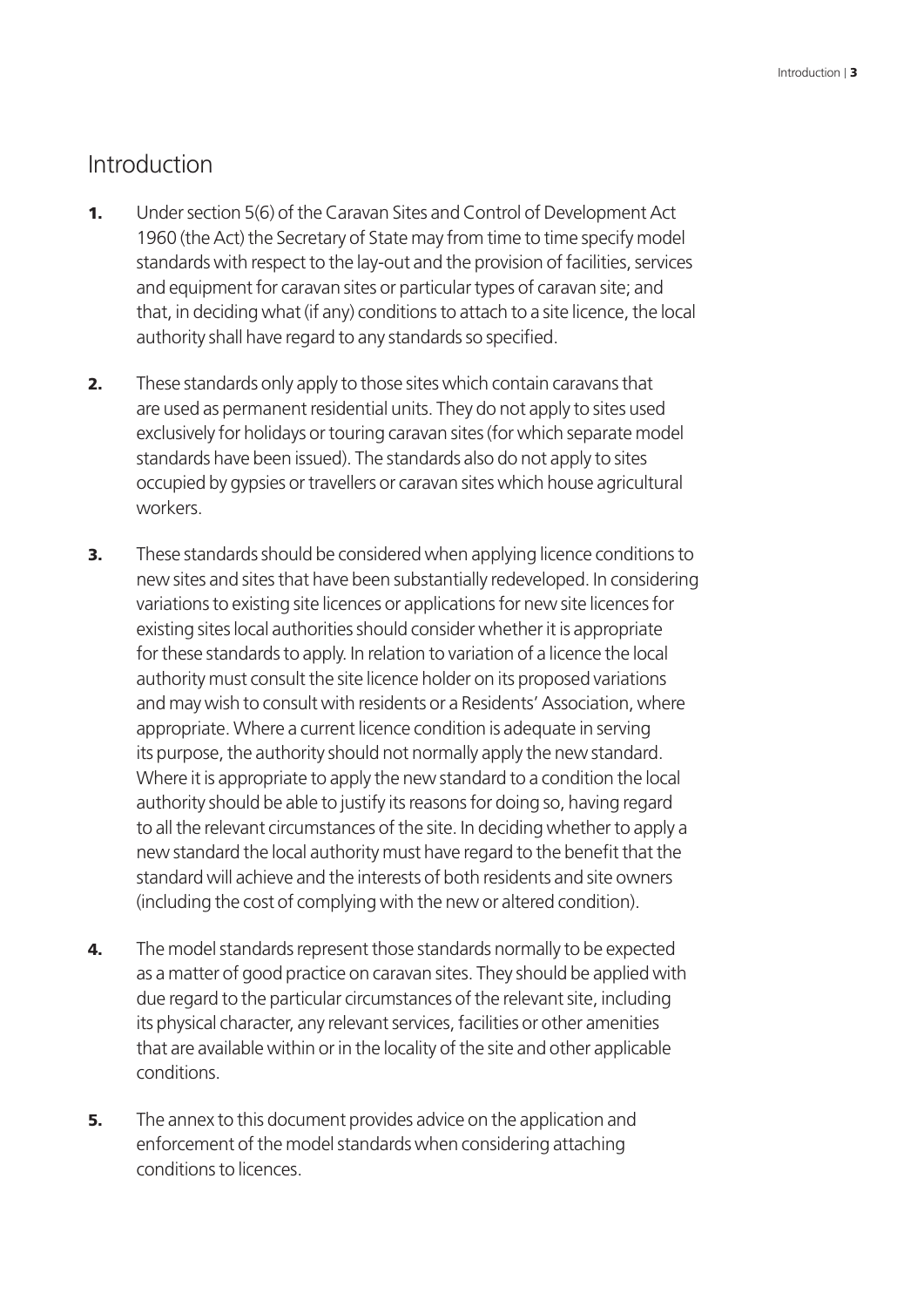- 6. In the model standards any references to "site" includes a park home site (including a mobile home site) and to "caravan" includes a mobile or park home.
- 7. This document should be referred to as Model Standards 2008 for Caravan Sites in England.

### Previous Standards

8. The 2008 Standards replace the document "Model Standards 1989: Permanent Residential Mobile Homes Sites". When issuing any new licences or reviewing current ones the local authority must have regard to the 2008 Standards in setting or varying any of the conditions attached.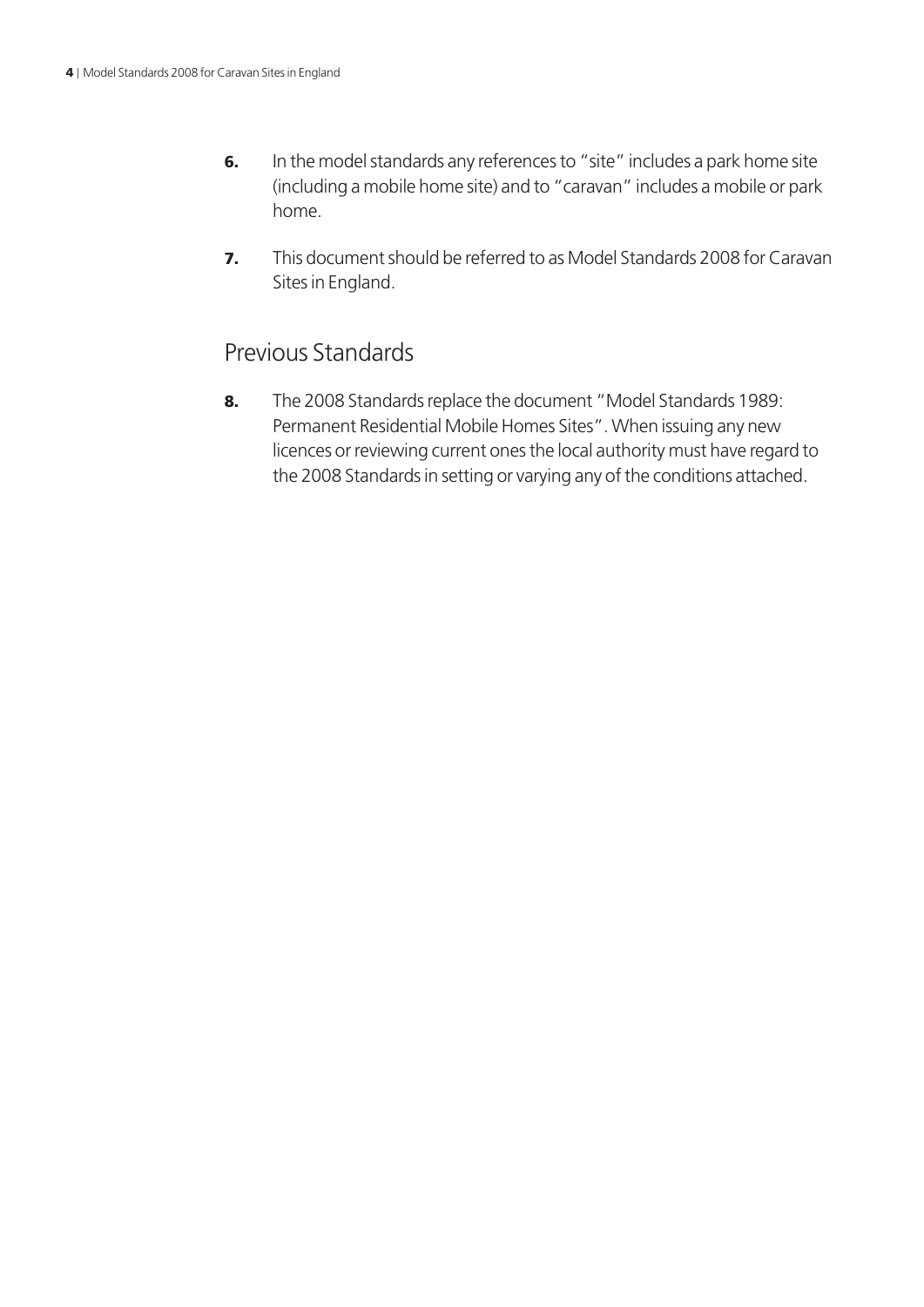### THE STANDARDS

#### **1. The Boundaries and Plan of the Site**

- (i) The boundaries of the site from any adjoining land shall be clearly marked by a man made or natural feature.
- (ii) No caravan or combustible structure shall be positioned within 3 metres of the boundary of the site.
- (iii) (a) A plan of the site shall be supplied to the local authority upon the application for a licence and, thereafter whenever there is a material change to the boundaries or layout of the site, or at any other time on the demand of the local authority.
	- (b) The plan supplied must clearly illustrate the layout of the site including all relevant structures, features and facilities on it and shall be of suitable quality.

#### **2. Density, Spacing and Parking Between Caravans**

- (i) Except in the case mentioned in sub paragraph (iii) and subject to sub paragraph (iv), every caravan must where practicable be spaced at a distance of no less than 6 metres (the separation distance) from any other caravan which is occupied as a separate residence.
- (ii) No caravan shall be stationed within 2 metres of any road or communal car park within the site or more than 50 metres from such a road within the site.
- (iii) Where a caravan has retrospectively been fitted with cladding from Class 1 fire rated materials to its facing walls, then the separation distance between it and an adjacent caravan may be reduced to a minimum of 5.25 metres.
- (iv) In any case mentioned in subparagraph (i) or (iii):
	- (a) A porch attached to the caravan may protrude one metre into the separation distance and must not exceed 2 metres in length and 1 metre in depth. The porch must not exceed the height of the caravan. Where a porch is installed only one door may be permitted at that entrance to the home, either on the porch or on the home.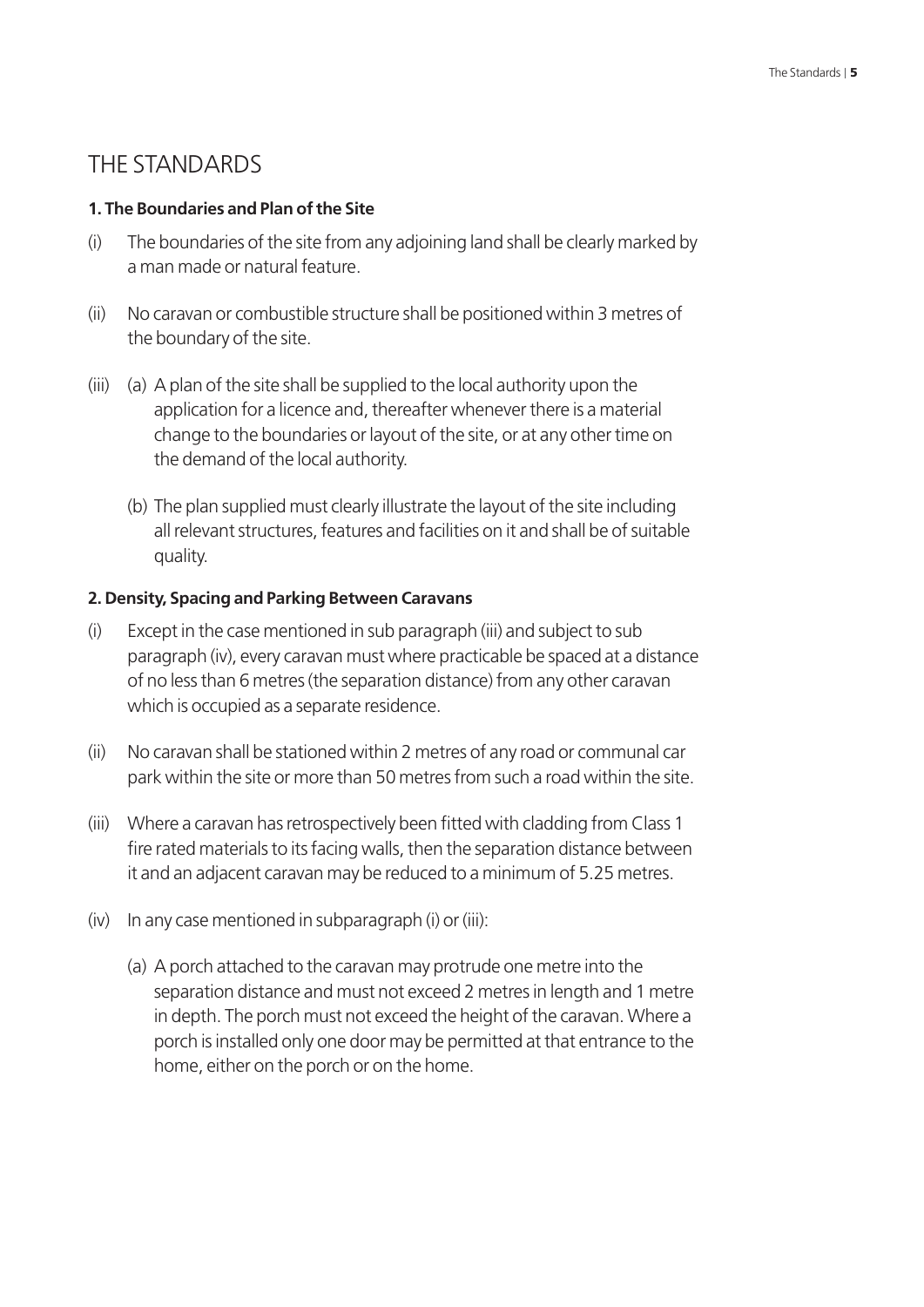- (b) Eaves, drainpipes and bay windows may extend into the separation distance provided the total distance between the extremities of two facing caravans is not less than 5 metres, except where sub paragraph (iii) applies in which case the extension into the separation distance shall not exceed 4.25 metres.
- (c) Any structure including steps, ramps, etc (except a garage or car port), which extends more than 1 metre into the separation distance shall be of non-combustible construction. There should be a 4.5 metre clear distance between any such structure and any adjacent caravan.
- (d) A garage or car port may only be permitted within the separation distance if it is of non-combustible construction.
- (e) Windows in structures within the separation distance shall not face towards the caravan on either side.
- (f) Fences and hedges, where allowed and forming the boundary between adjacent caravans, should be a maximum of 1 metre high.
- (g) Private cars may be parked within the separation distance provided that they do not obstruct entrances to caravans or access around them and they are a minimum of 3 metres from an adjacent caravan.
- (v) The density of caravans on a site shall be determined in accordance with relevant health and safety standards and fire risk assessments.

### **3. Roads, Gateways and Overhead Cables**

- (i) Roads shall be designed to provide adequate access for emergency vehicles and routes within the site for such vehicles must be kept clear of obstruction at all times.
- (ii) New roads shall be constructed and laid of suitable bitumen macadem or concrete with a suitable compacted base.
- (iii) All roads shall have adequate surface water/storm drainage.
- (iv) New two way roads shall not be less than 3.7 metres wide, or if they are designed for and used by one way traffic, not less than 3 metres wide.
- (v) One-way systems shall be clearly signposted.
- (vi) Where existing two way roads are not 3.7 metres wide, passing places shall be provided where practical.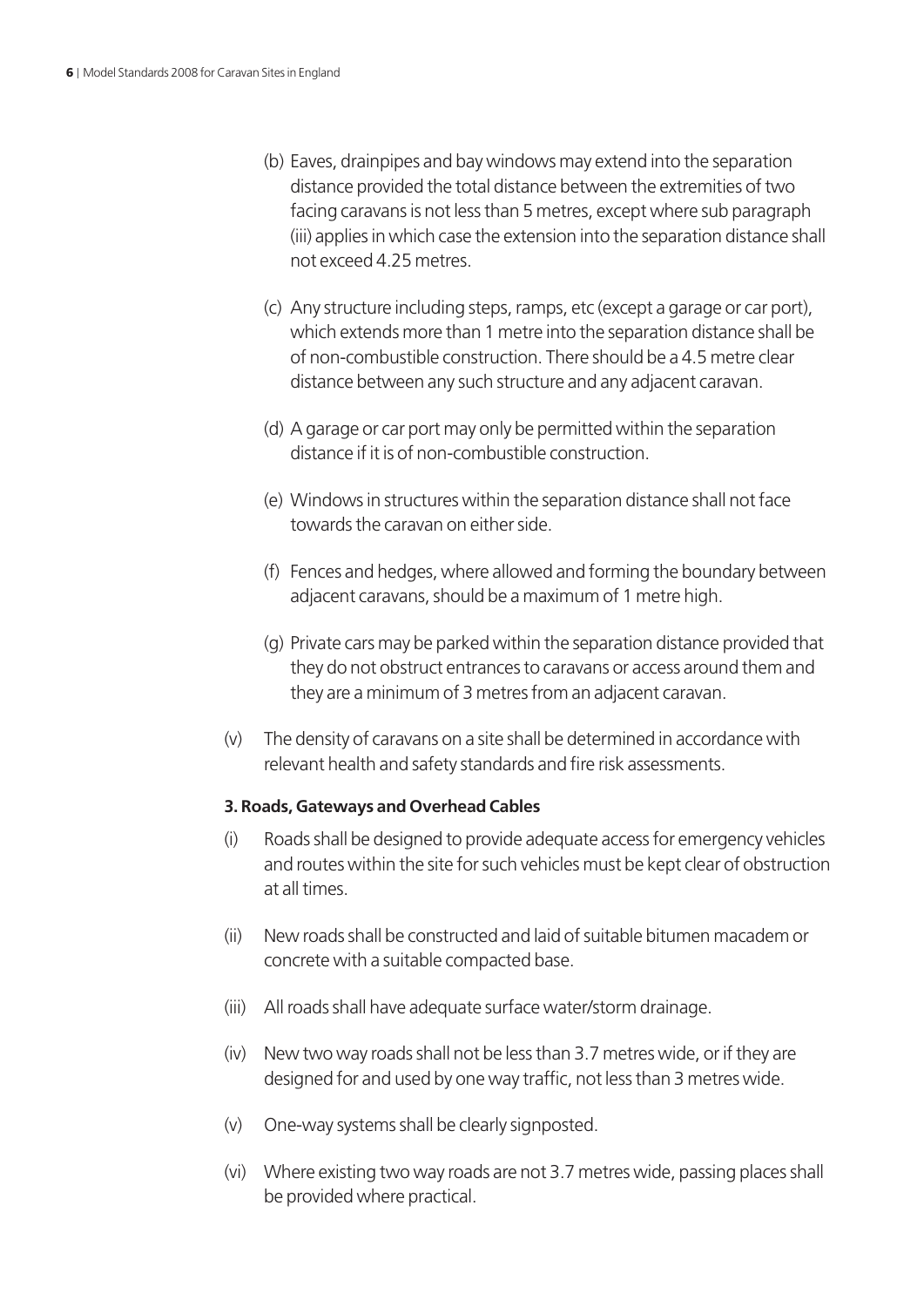- (vii) Vehicular access and all gateways to the site must be a minimum of 3.1 metres wide and have a minimum height clearance of 3.7 metres.
- (viii) Roads shall be maintained in a good condition.
- (ix) Cable overhangs must meet the statutory requirements.

### **4. Footpaths and Pavements**

- (i) Every caravan shall be connected to a road by a footpath with a hard surface which shall be maintained in good condition.
- (ii) Where practicable, communal footpaths and pavements shall not be less than 0.9 metres wide.

### **5. Lighting**

Roads, communal footpaths and pavements shall be adequately lit between dusk and dawn to allow the safe movement of pedestrians and vehicles around the site during the hours of darkness.

#### **6. Bases**

- (i) Every unit must stand on a concrete base or hard-standing.
- (ii) The base must extend over the whole area occupied by the unit, and must project a sufficient distance outwards from its entrance or entrances to enable occupants to enter and leave safely. The hard standings must be constructed to the industry guidance, current at the time of siting, taking into account local conditions.

### **7. Maintenance of Common Areas, including Grass, Vegetation and Trees**

- (i) Every part of the site to which the public have access shall be kept in a clean and tidy condition.
- (ii) Every road, communal footpath and pavement on the site shall be maintained in a good condition, good repair and clear of rubbish.
- (iii) Grass and vegetation shall be cut and removed at frequent and regular intervals.
- (iv) Trees within the site shall (subject to the necessary consents) be maintained.
- (v) Any cuttings, litter or waste shall be removed from the immediate surrounds of a pitch.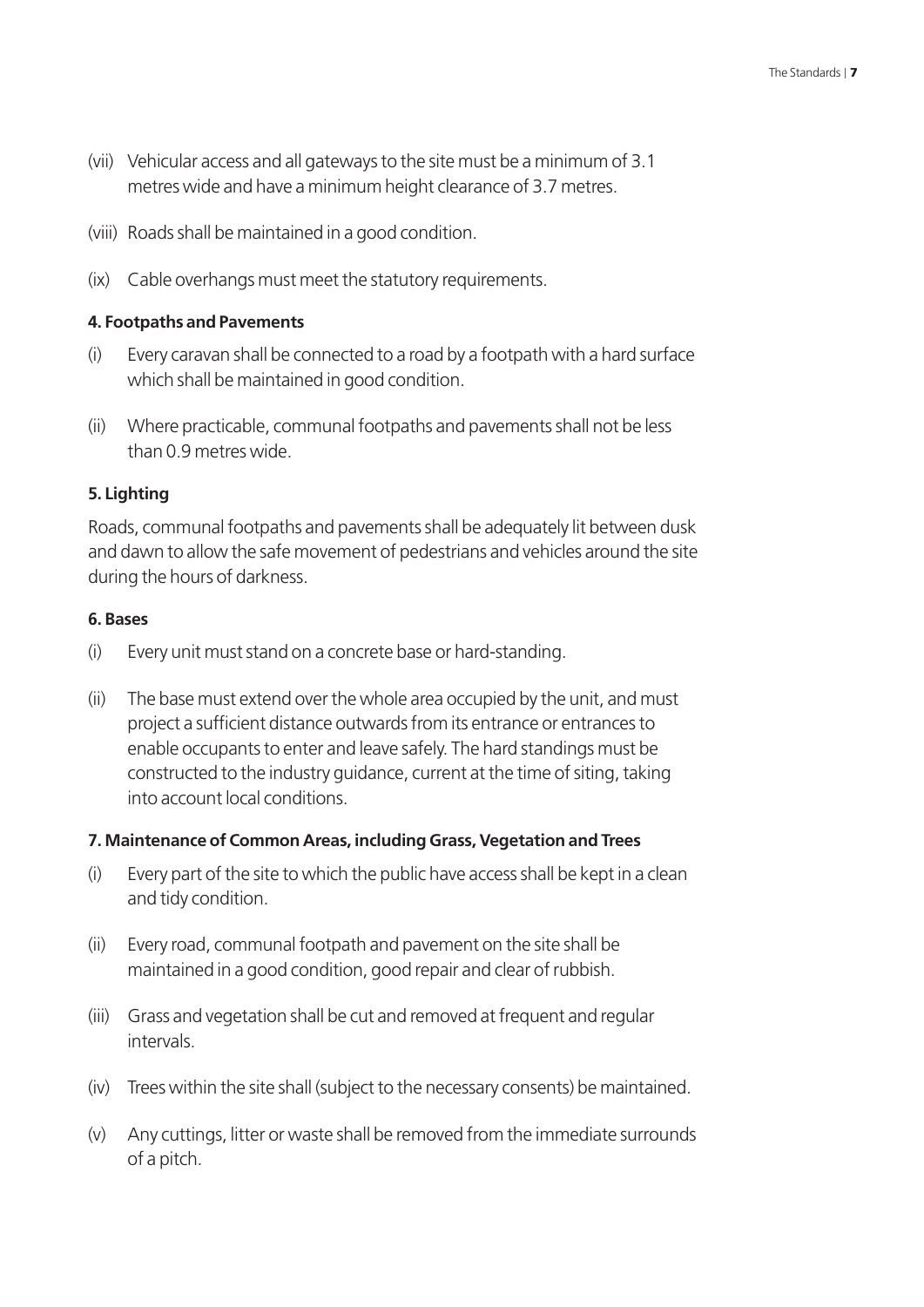### **8. Supply & Storage of Gas etc**

- (i) Gas (including natural gas) and oil installations, and the storage of supplies shall meet current statutory requirements, relevant Standards and Codes of Practice.
- (ii) Liquefied Petroleum Gas cylinders must not be positioned or secured in such a way as to impede access or removal in the event of an emergency.

#### **9. Electrical Installations**

- (i) On the site there shall be installed an electricity network of adequate capacity to meet safely all reasonable demands of the caravans and other facilities and services within it.
- (ii) The electrical network installations shall be subject to regulation under current relevant legislation and must be designed, installed, tested, inspected and maintained in accordance with the provisions of the current relevant statutory requirements.
- (iii) Any work on electrical installations and appliances shall be carried out only by persons who are competent to do the particular type of work being undertaken, in accordance with current relevant statutory requirements.
- (iv) Any work on the electrical network within the site shall be done by a competent person fully conversant with the appropriate statutory requirements.

### **10. Water Supply**

- (i) All pitches on the site shall be provided with a water supply sufficient in all respects to meet all reasonable demands of the caravans situated on them.
- (ii) All new water supplies shall be in accordance with all current legislation, regulations and relevant British or European Standards.
- (iii) All repairs and improvements to water supplies and installations shall be carried out to conform with current legislation and British or European Standards.
- (iv) Work on water supplies and installations shall be carried out only by persons who are qualified in the particular type of work being undertaken and in accordance with current relevant legislation and British or European Standards.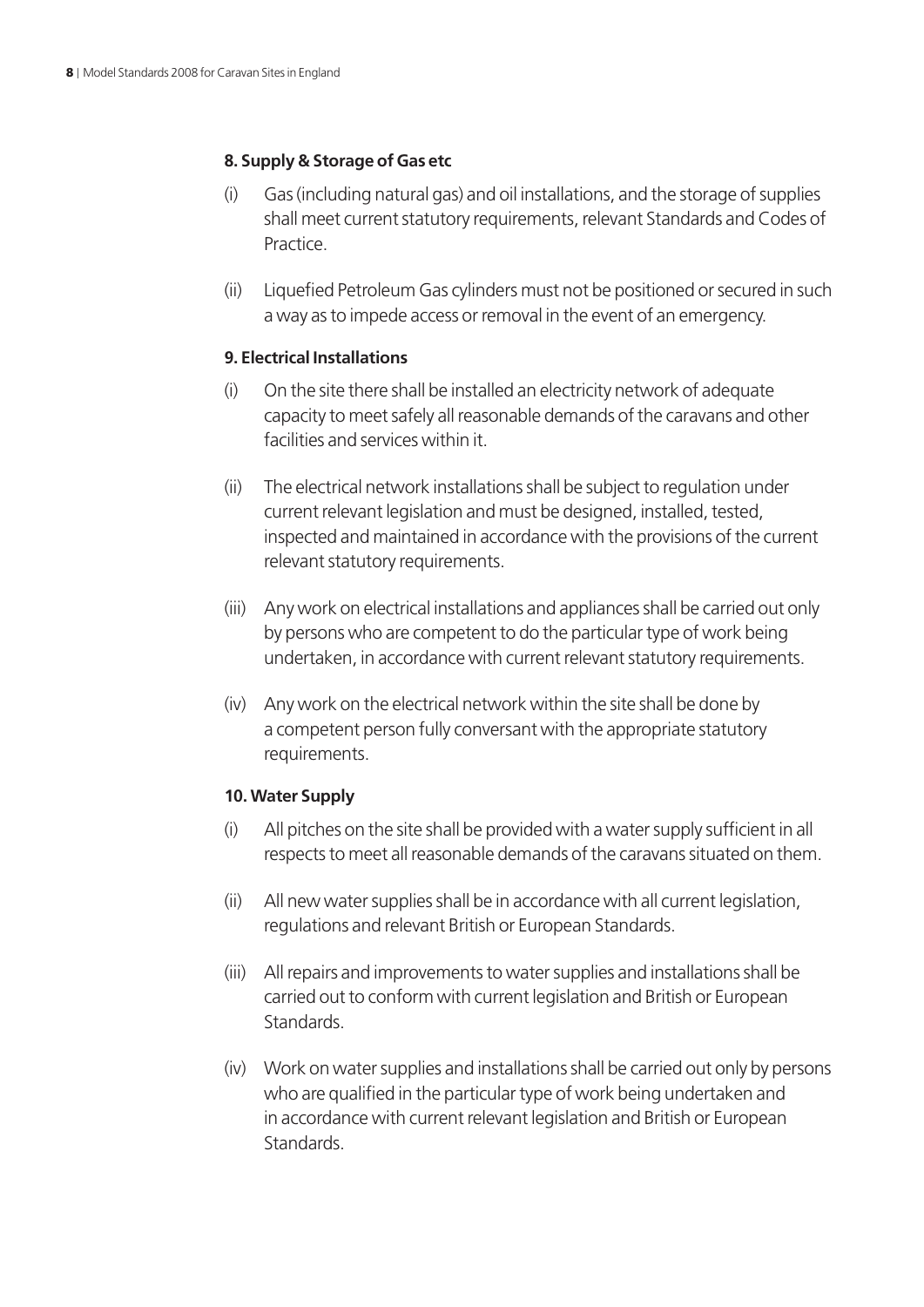#### **11. Drainage and Sanitation**

- (i) Surface water drainage shall be provided where appropriate to avoid standing pools of water.
- (ii) There shall be satisfactory provision for foul and waste water drainage either by connection to a public sewer or sewage treatment works or by discharge to a properly constructed septic tank or cesspool approved by the local authority.
- (iii) All drainage and sanitation provision shall be in accordance with all current legislation and British or European Standards.
- (iv) Work on drains and sewers shall be carried out only by persons who are qualified in the particular type of work being undertaken and in accordance with current legislation and British or European standards.

#### **12. Domestic Refuse Storage & Disposal**

- (i) Where communal refuse bins are provided these shall be non-combustible and housed within a properly constructed bin store.
- (ii) All refuse disposal shall be in accordance with all current legislation and regulations.

#### **13. Communal Vehicular Parking**

Suitably surfaced parking spaces shall be provided to meet the requirements of residents and their visitors.

### **14. Communal Recreation Space**

On sites where it is practical to do so, suitable space equivalent to about one tenth of the total area of the site shall be allocated for recreational purposes, unless in the local authority's opinion there are adequate recreational facilities within a close proximity to the site.

#### **15. Notices and Information**

(i) The name of the site shall be displayed on a sign in a prominent position at the entrances to the site together with the current name, address and telephone number of the licence holder and manager and emergency contact details, a copy of the site licence or the front page of the said licence and details of where the full licence and other information required to be available under this standard can be viewed and between which times (if not displayed on the notice board).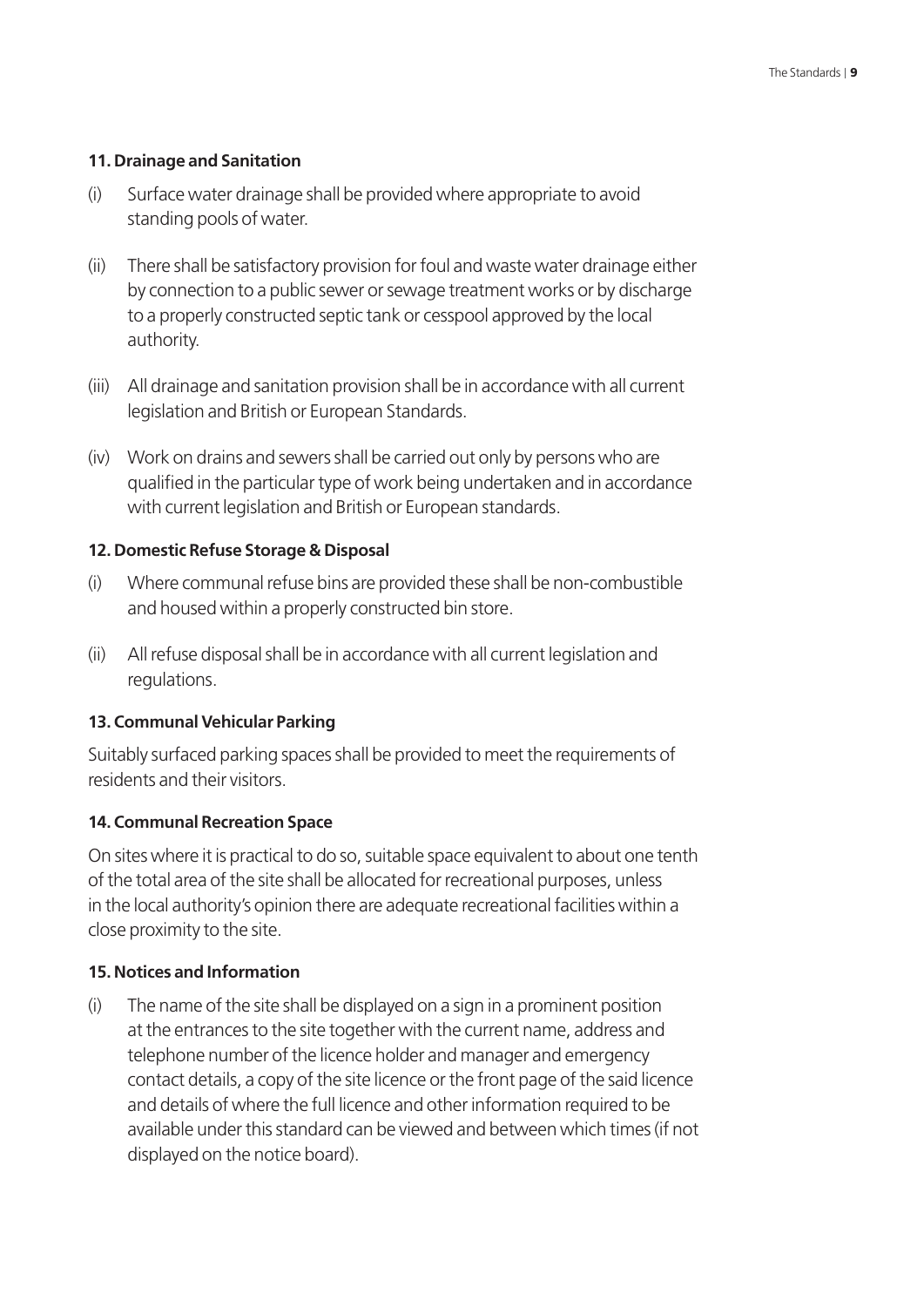- (ii) A current plan of the site with roads and pitches marked on it shall be prominently displayed at the entrances to it.
- (iii) A copy of the current site licence shall be available for inspection in a prominent place on the site.
- (iv) In addition at the prominent place the following information shall also be available for inspection at the prominent place:
	- (a) A copy of the most recent periodic electrical inspection report.
	- (b) A copy of the site owner's certificate of public liability insurance.
	- (c) A copy of the local flood warning system and evacuation procedures, if appropriate.
	- (d) A copy of the fire risk assessment made for the site.
- (v) All notices shall be suitably protected from the weather and from direct sunlight.

### **16. Flooding**

- (i) The site owner shall establish whether the site is at risk from flooding by referring to the Environment Agency's Flood Map.
- (ii) Where there is risk from flooding the site owner shall consult the Environment Agency for advice on the likelihood of flooding, the depths and velocities that might be expected, the availability of a warning service and on what appropriate measures to take.

### **17. Requirement to Comply with the Regulatory Reform (Fire Safety) Order 2005**

The site owner shall make available the latest version of the fire risk assessment carried out under the Regulatory Reform (Fire Safety) Order 2005 for inspection by residents and when demanded, a copy of the risk assessment shall be made available to the local authority.

### **18. Fire safety measures where the Regulatory Reform (Fire Safety) Order 2005 does not apply (such as single unit sites and those sites solely occupied by family groups)**

(i) The standards in this paragraph only apply if the site is **not** subject to the Regulatory Reform (Fire Safety) Order 2005.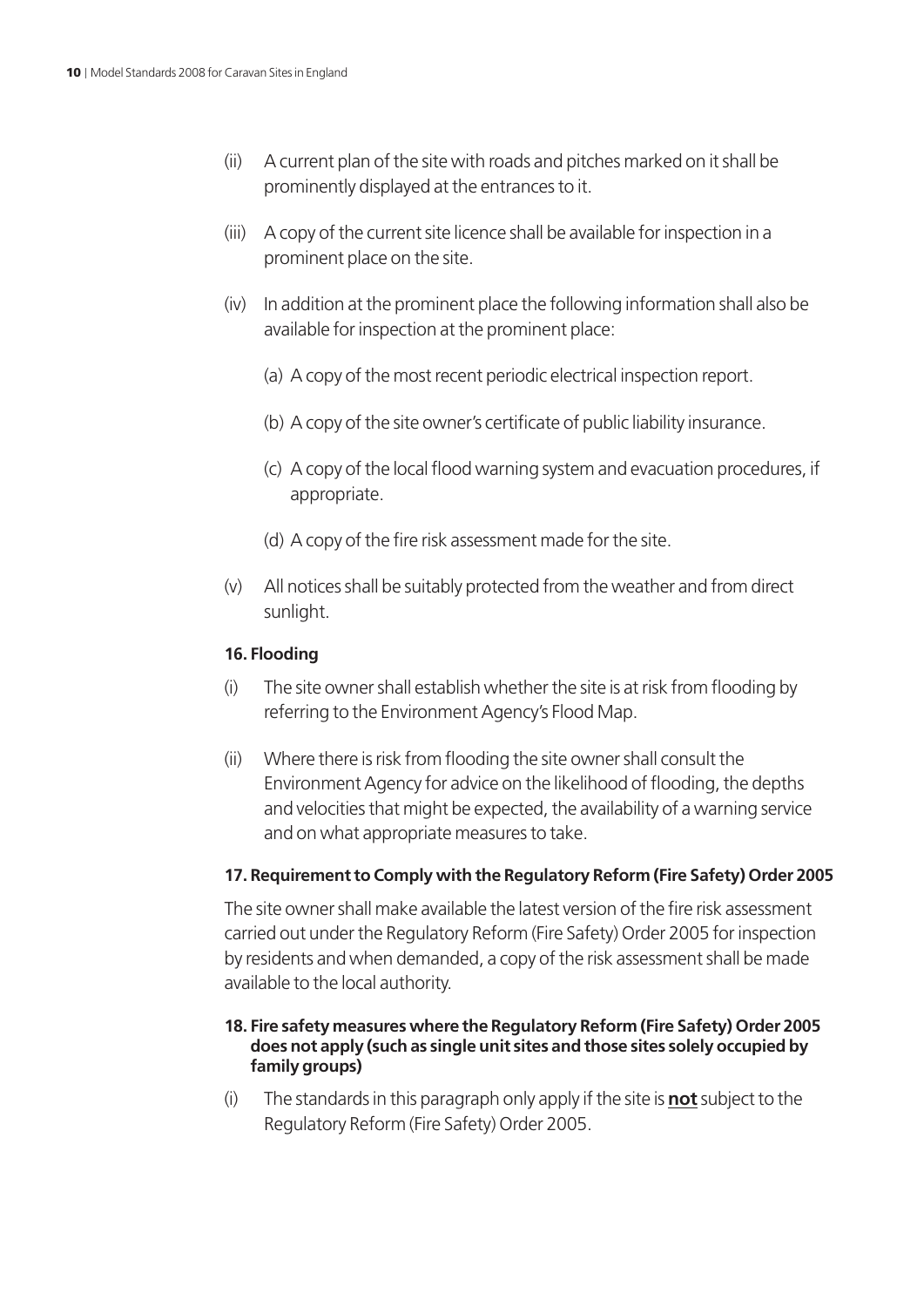#### Fire Points

(ii) These shall be located so that no caravan or site building is more than 30 metres from a fire point. Equipment provided at a fire point shall be housed in a weather-proof structure, easily accessible and clearly and conspicuously marked "FIRE POINT".

#### Fire Fighting Equipment

- (iii) Where water standpipes are provided:
	- (a) The water supply shall be of sufficient pressure to project a jet of water not less than 5 metres from the nozzle.
	- (b) There shall be a reel that complies with the current British or European Standard, with a hose not less than 35 metres long, having a means of connection to a water standpipe (preferably a screw thread connection) with a water supply of sufficient pressure and terminating in a small hand nozzle.
	- (c) Hoses shall be housed in a red box and marked "HOSE REEL". Access to the fire point shall not be obstructed or obscured.
- (iv) Where hydrants are provided, hydrants shall conform to the current British or European Standard.
- (v) Access to hydrants and other water supplies shall not be obstructed or obscured.
- (vi) Where standpipes are not provided or the water pressure or flow is not sufficient, each fire point shall be provided with water extinguishers (2 x 9 litres) which comply with the current British or European Standard.

#### Fire Warning

(vii) A suitable means of raising the alarm in the event of a fire shall be provided at each fire point.

#### Maintenance and Testing of Fire Fighting Equipment

(viii) All alarm and fire fighting equipment shall be installed, tested and maintained in working order by persons who are qualified in the particular type of work being undertaken and be available for inspection by, or on behalf of, the licensing authority or the Fire and Rescue Service.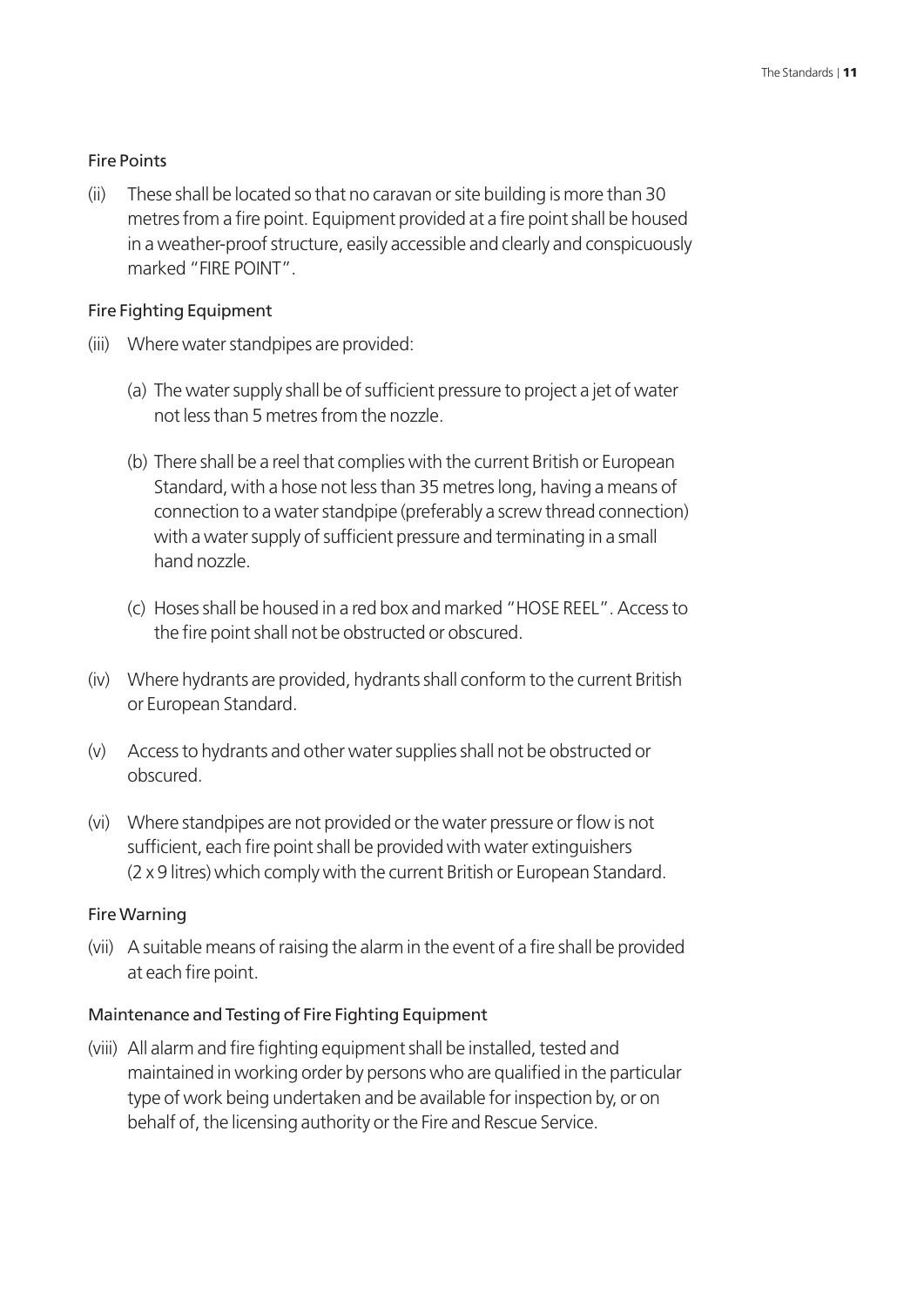- (ix) A record shall be kept of all testing and remedial action taken.
- (x) All equipment susceptible to damage by frost shall be suitably protected.

#### Fire Notices

- (xi) A clearly written and conspicuous notice shall be provided and maintained at each fire point to indicate the action to be taken in case of fire. This notice should include the following:
	- "On discovering a fire:
	- I. Ensure the caravan or site building involved is evacuated.
	- II. Raise the alarm.
	- III. Call the fire brigade (the nearest phone is sited at ……..)."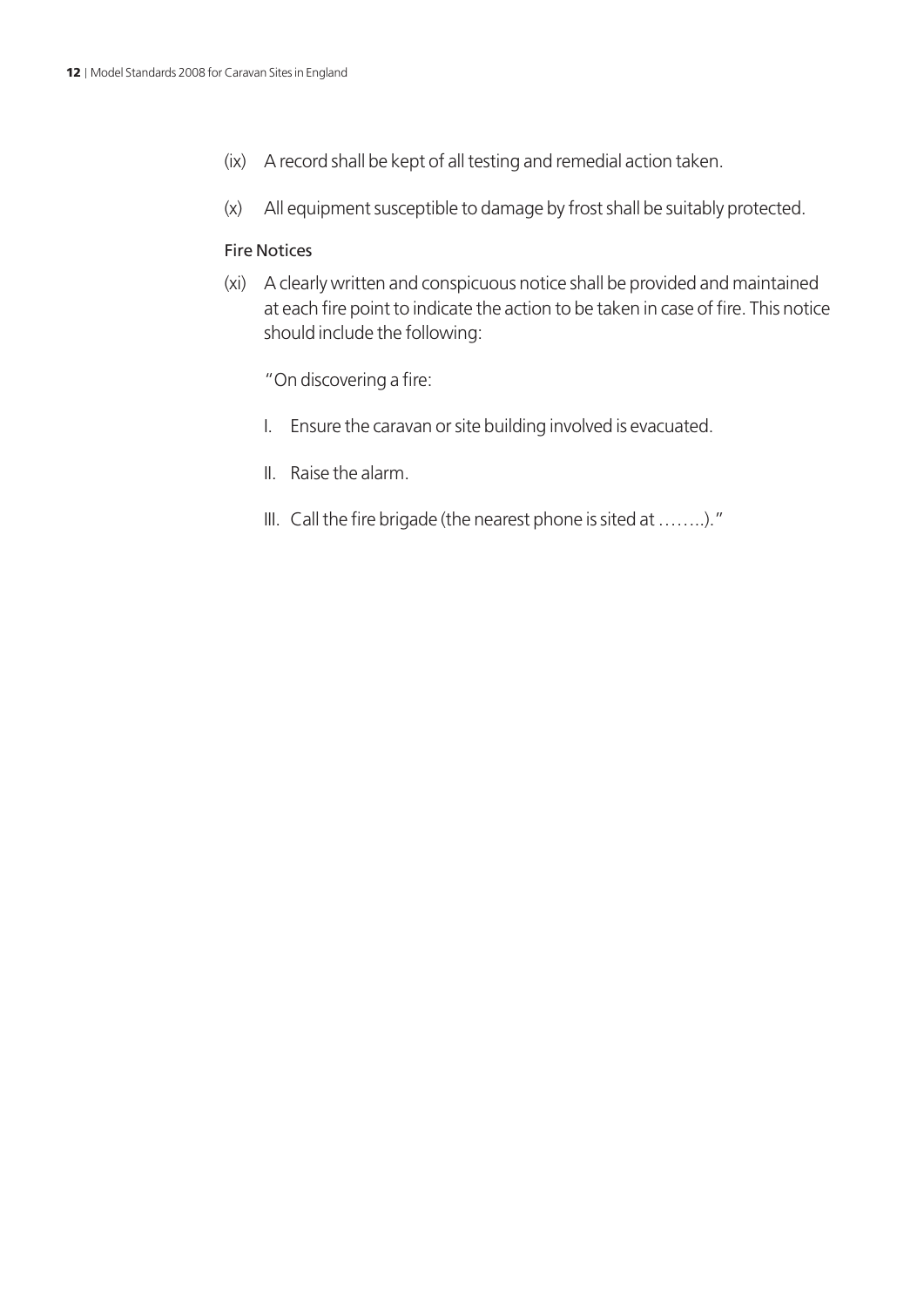## Annex to Model Standards 2008 for Caravan Sites in England: Explanatory Notes

### **Contents**

|                                                                    | Paragraphs |
|--------------------------------------------------------------------|------------|
| Preface                                                            | $1 - 4$    |
| Legal background                                                   | $5 - 11$   |
| Introduction                                                       | $12 - 20$  |
| The Boundaries and Plan of the Site                                | $21 - 25$  |
| Density, Spacing and Parking between caravans                      | 26-34      |
| Roads, Gateways and overhead cables                                | 35-40      |
| Footpaths and pavements                                            | 41         |
| Lighting                                                           | 42         |
| <b>Bases</b>                                                       | 43-47      |
| Maintenance of Common Areas, including Grass, Vegetation and Trees | 48-50      |
| Supply & storage of Gas etc                                        | $51 - 55$  |
| <b>Electrical Installations</b>                                    | 56-61      |
| <b>Water Supply</b>                                                | 62-65      |
| Drainage and sanitation                                            | 66-71      |
| Domestic Refuse Storage & Disposal                                 | 72-73      |
| Communal Vehicular Parking                                         | 74-75      |
| <b>Communal Recreation Space</b>                                   | 76-78      |
| Notices & Information                                              | 79-81      |
| Flooding                                                           | 82-85      |
| Fire Safety Measures                                               | 86-103     |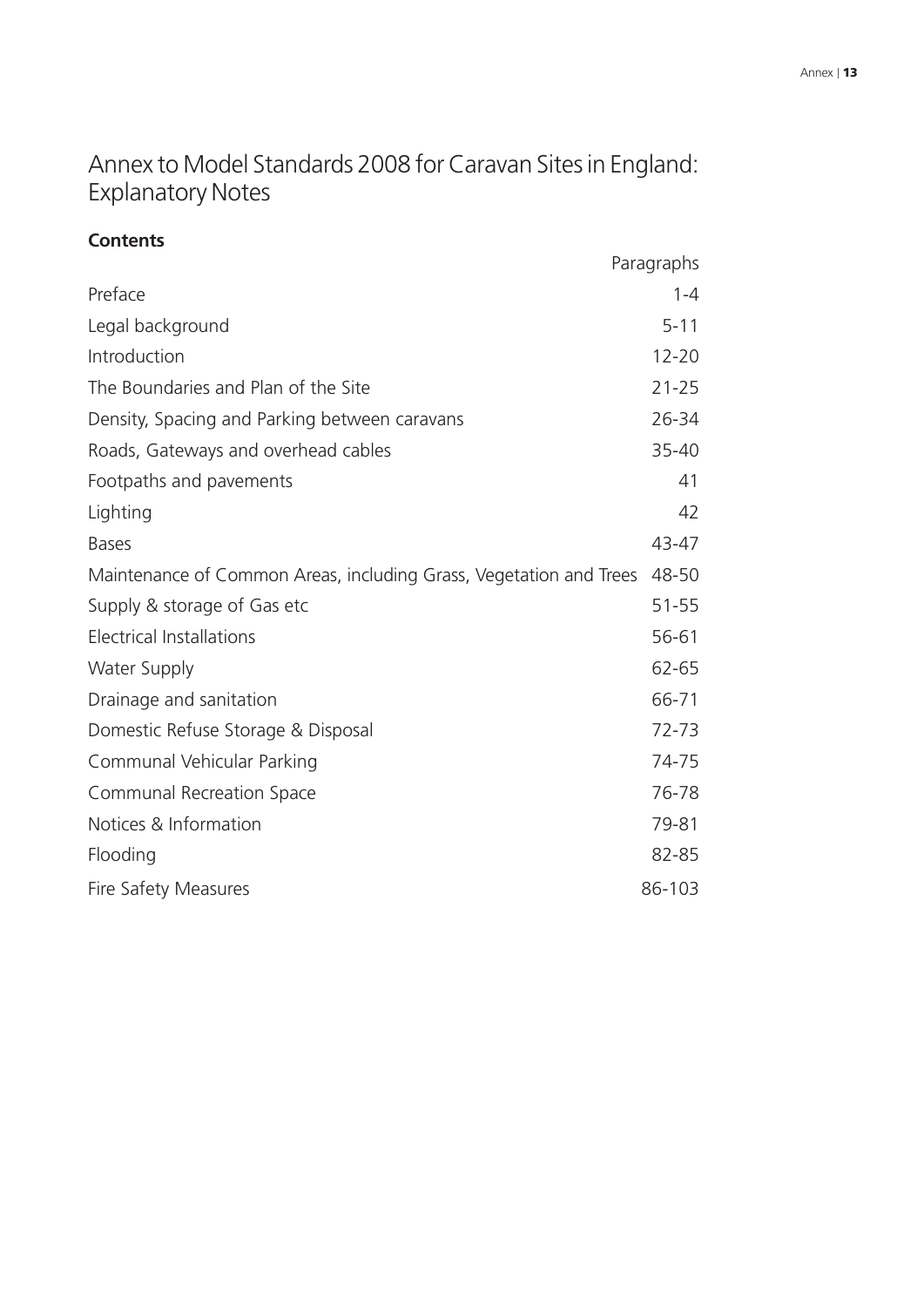### Preface

- **1.** These explanatory notes are designed to be read in conjunction with Model Standards 2008 for Caravan Sites in England ("the Standards") and are intended to offer guidance on the application and enforcement of the standards for local authorities.
- **2.** The standards are a revision and modernisation of the 1989 standards, incorporating a number of new requirements, particularly in relation to maintenance of sites and flood protection measures, other standards have been modified and the standard relating to telephones has been deleted. The standards also take account of the effect of the Regulatory Reform (Fire Safety) Order 2005.
- **3.** These standards do not apply to sites used exclusively for siting holiday or touring caravans. However, the standards apply to holiday sites containing permanent residential caravans (except those holiday sites where the only permanent residents are the site owner and members of his family and/ or his employees who are employed on the site and occupy the caravan pursuant to their contract of employment). The standards should be applied with due regard to the particular circumstance of the site to which they are intended to apply, including its physical characteristics, size, density, layout, amenities and services. See also paragraph 3 of the Standards document for further advice on the application of the standards.
- 4. In this document the term "site owner" is referred to throughout, as normally that person would be the licence holder.

## Legal background

- **5.** The use of land as caravan sites is controlled by relevant planning legislation, whereas the physical standards and layout, amenities and other standards are controlled by a site licence issued under the Caravan Sites and Control of Development Act 1960 ("the Act"). Section 5 of the Act enables local authorities to set licence conditions.
- 6. Under the Act, most privately owned sites must be licensed by the local authority, unless exempted under the Act<sup>1</sup>. A licence will be granted unless the applicant does not have relevant planning permission to operate the site or has had a licence revoked in the last three years.<sup>2</sup>

**<sup>1</sup>** Section 2 and Schedule 1 to the Act set out in which circumstances a site licence is not required.

**<sup>2</sup>** Section 3 (4) and (6).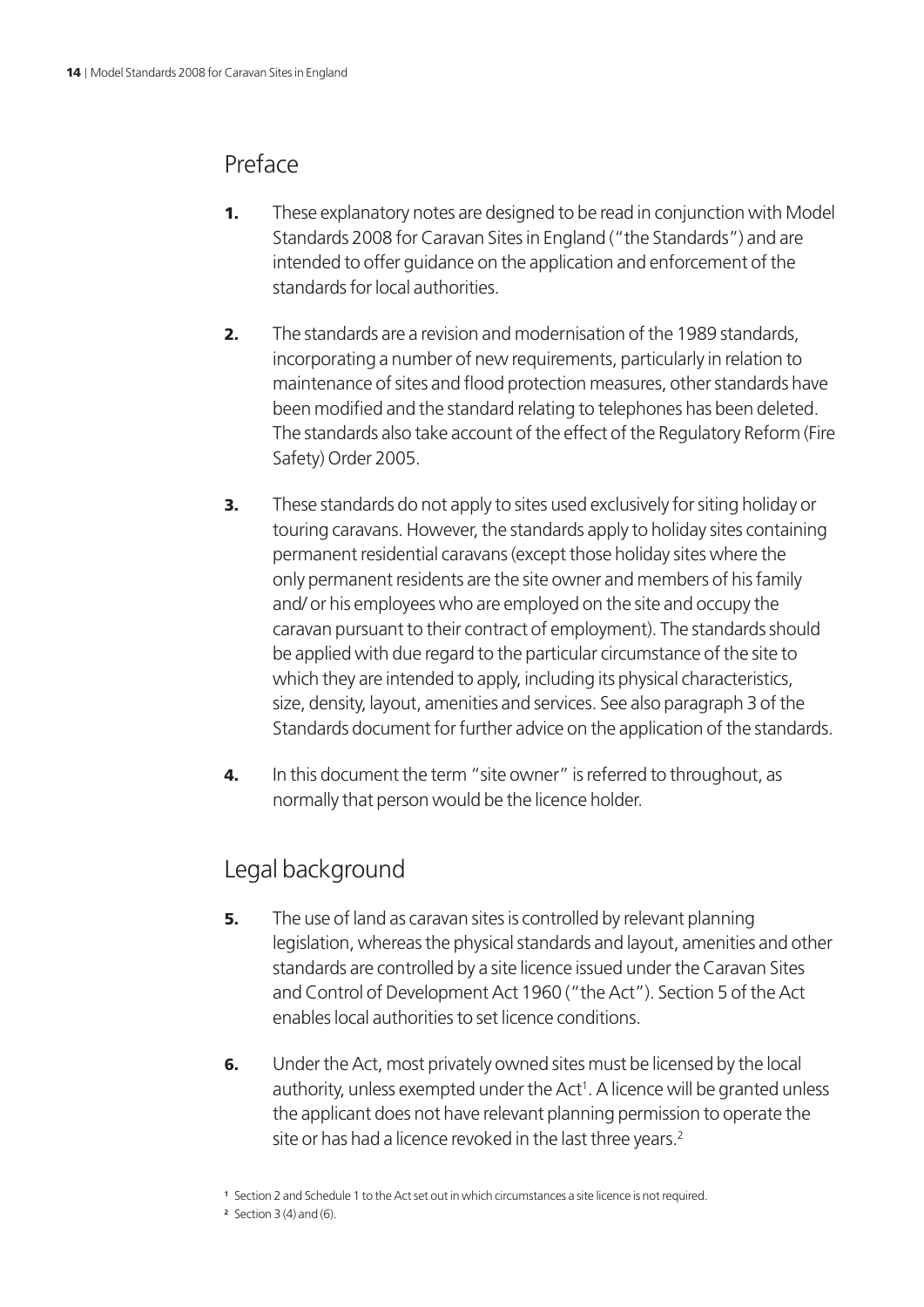- **7.** The local authority may attach conditions to the licence, but these can only relate to the physical use of the site and its management<sup>3</sup>. The Secretary of State may issue Model Standards which the local authority must have regard to in deciding what conditions to attach to a licence<sup>4</sup>. The authority may from time to time alter a site licence condition (either of its own volition or upon the application of the licence holder)<sup>5</sup>.
- 8. A licence holder may appeal against the imposition of a condition in a licence or any proposed alteration to a condition or a refusal to alter a condition<sup>6</sup>.
- **9.** It is an offence to breach a licence condition and on summary conviction the offender can currently be fined up to £2,5007 . Where a condition requires works to the site to be carried out and these are not done either within the time specified or to satisfaction of the local authority, the authority may carry out the works itself and recover from the licence holder any expenses it has reasonably incurred in doing so $8$ .
- **10.** The local authority may apply to the court to have a licence revoked if the licence holder has been convicted on two or more occasions of breaches of licence conditions<sup>9</sup>.
- 11. The local authority is required, under Section 25 of the Act, to maintain an accurate register of the site licences in their area. Given the number of different types of sites that local authorities may deal with, it is recommended that the register shows what type of site each is, be it holiday, residential, mixed use or gypsy and traveller. It is recommended as a minimum the information the site register has is:
	- Name and address of site (if available the Geographic Information Service mapping code should also be logged)
	- Name of the licence holder, the site owner (if different) and any person managing the site on behalf of either of those persons
	- Type of site
	- The number of pitches
	- The licence conditions (if any)

**<sup>6</sup>** Sections 7 and 8 (2).

- **<sup>8</sup>** Section 9 (3).
- **<sup>9</sup>** Section 9 (2).

**<sup>3</sup>** Section 5 (1) to (5). For restriction see Mixnam's Properties v Chertsey UDC A.C. 735.

**<sup>4</sup>** Section 5 (6).

**<sup>5</sup>** Section 8.

**<sup>7</sup>** Section 9 (1). The maximum penalty on summary conviction is a fine not exceeding level 4 on the standard scale.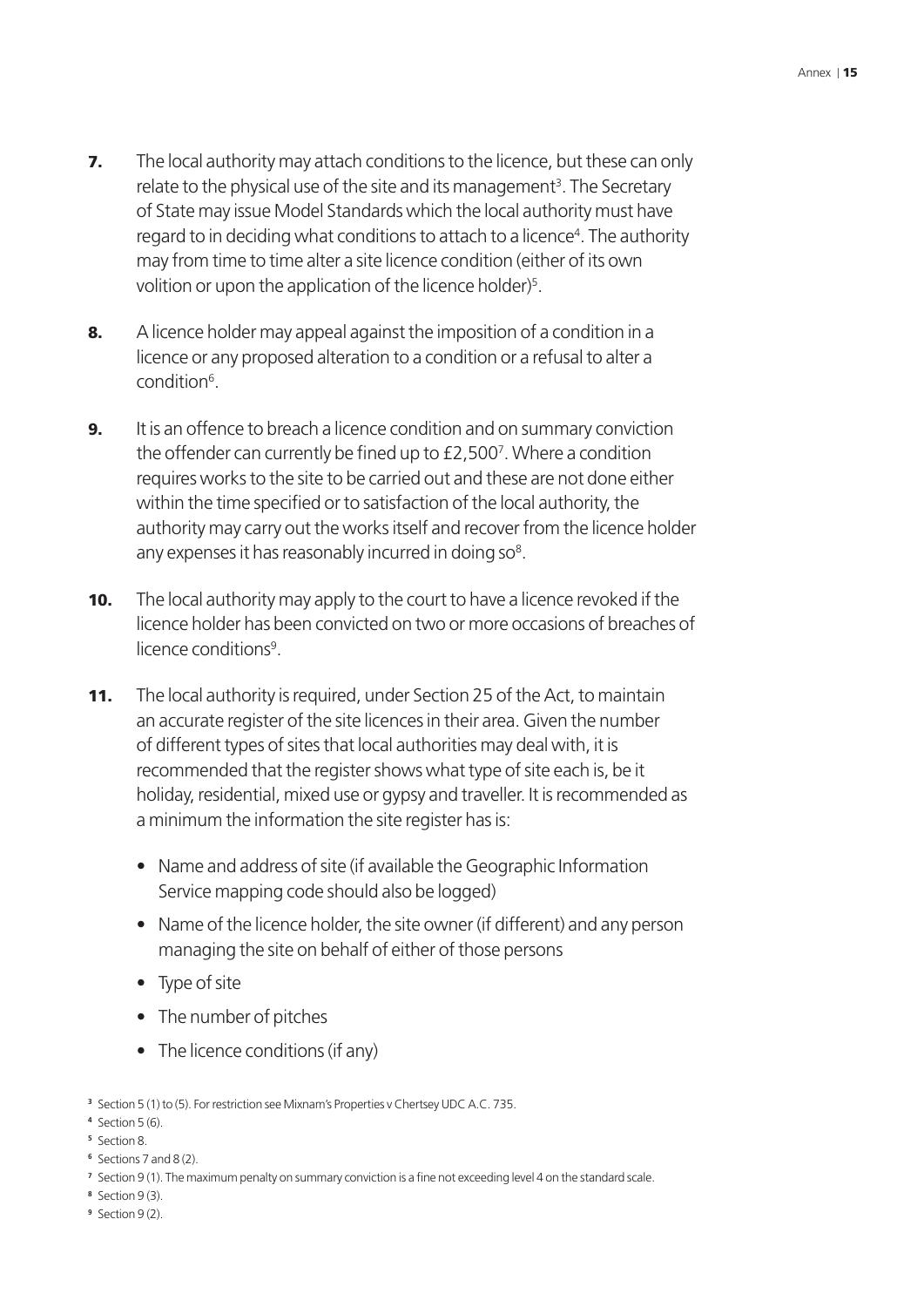### MODEL STANDARDS – EXPLANATORY NOTES

### Introduction

- **12.** The Model Standards 2008 for Caravan Sites in England have been made under powers conferred on the Secretary of State under section 5(6) of the Caravan Sites & Control of Development Act 1960 (the Act). A local authority must have regard to the standards when it imposes conditions in a site licence.
- **13.** The standards do not apply to sites used solely for caravan holiday homes (although they do apply to mixed residential/ holiday sites), touring caravans or to sites occupied by gypsies and travellers or agricultural workers. The standards as laid out represent what would normally be expected as a matter of good practice on such sites. They should be applied with due regard to the particular circumstances of each case, including the physical character of the site, any facilities or services that may already be available within convenient reach and other local conditions.
- 14. The local authority must apply the Model Standards with regard to the particular characteristics of the site to which they are intended to apply, and in particular its existing layout and size. It is recognised that not all sites will easily be able to meet the Model Standards in every case due to their particular characteristics, but a local authority will need to be able to justify any decision not to have regard to a standard in setting a licence condition.
- **15.** The standards are not intended to be the "ideal"; local authorities may in the circumstances set more demanding ones if that can be justified.
- **16.** There will be some licence conditions which require inter and cross agency input and advice from other teams within the local authority and outside organisations, such as the Health and Safety Executive, the local Fire and Rescue Service and the Environment Agency. It is important for all parties concerned with sites that effective lines of communication are established to ensure that any problems are identified and resolved as early as possible.
- **17.** Disability Discrimination legislation applies to sites and this should be borne in mind when framing licence conditions and considering possible enforcement action. Guidance can be found at www.dwp.gov.uk and this can also help local authorities in their consideration of licence conditions. Further guidance can also be found on the Equality and Rights Commission website at www.equalityhumanrights.com .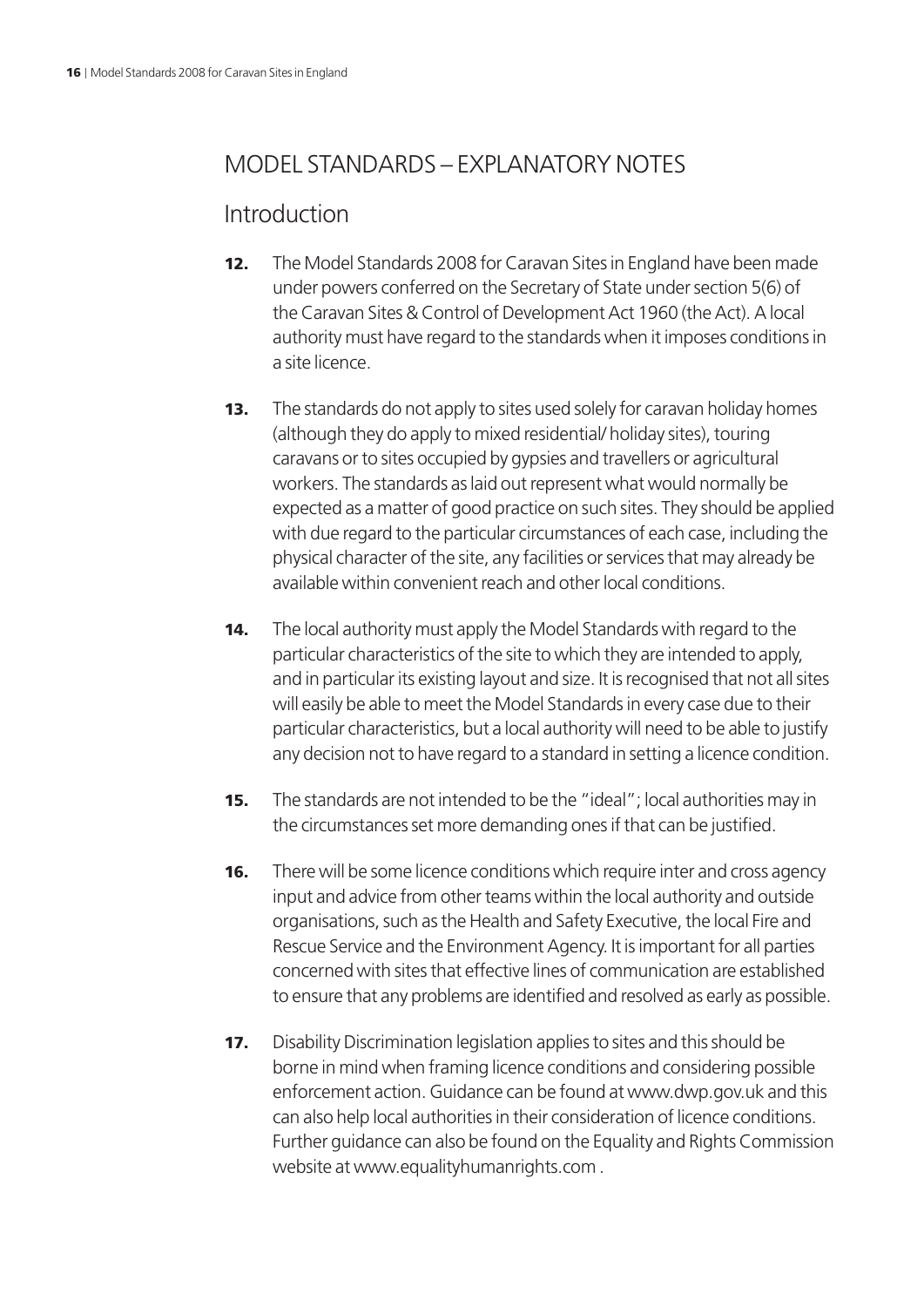## Enforcement

- **18.** Any decision to enforce a licence condition should be taken in line with the Compliance Code (ISBN: 978-0-85605-712-0) which came into force in April 2008, for which comprehensive guidance is available on the Department for Business, Enterprise and Regulatory Reform website, www.bre.berr.gov.uk .
- **19.** Local authorities should allow a reasonable period of time after any site licence alteration for compliance with the revised conditions, unless the reason for making the alteration was to address a matter requiring immediate attention.
- 20. When considering taking enforcement action local authorities should undertake a risk assessment to take into account all possible factors in relation to the prosecution.

### The Boundaries and Plan of the Site

- **21.** The boundary should clearly define the limit of the site owner's responsibility. The boundary should be suitably marked and properly maintained. This boundary could be formed of a fence, hedge, wall or natural feature or any other suitable structure (or any combination of these) or it may in whole, or part, be formed by an appropriate natural feature, such as a river or a wood. It would not normally be appropriate for that natural feature to simply include an open field.
- 22. Plans of the site shall be provided to the local authority at the site owners' expense.
- 23. It is best practice for copies of the plan to be made available to the emergency services.
- 24. The 3 metre separation distance inside the boundary serves the purpose of ensuring privacy from whatever is on the other side of the boundary, such as a road, and other developments, such as houses etc.
- 25. The 3 metre separation distance measurement should be taken from the caravan wall.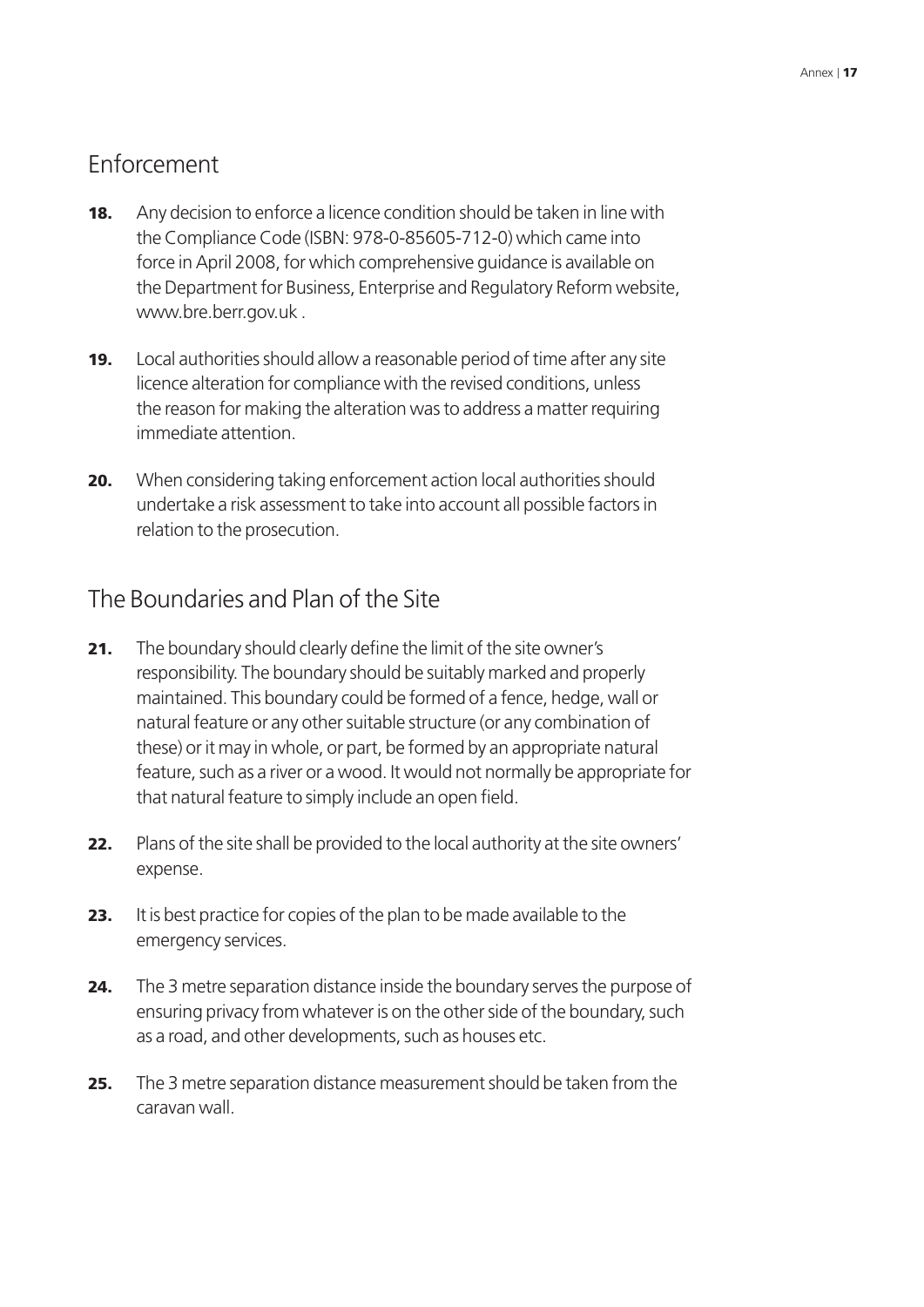## Density, Spacing and Parking Between Caravans

- 26. The 6 metre separation distance is required for two reasons:
	- Health and safety considerations; and
	- Privacy from neighbouring caravans.
- 27. A diagram explaining the separation distances is attached below.

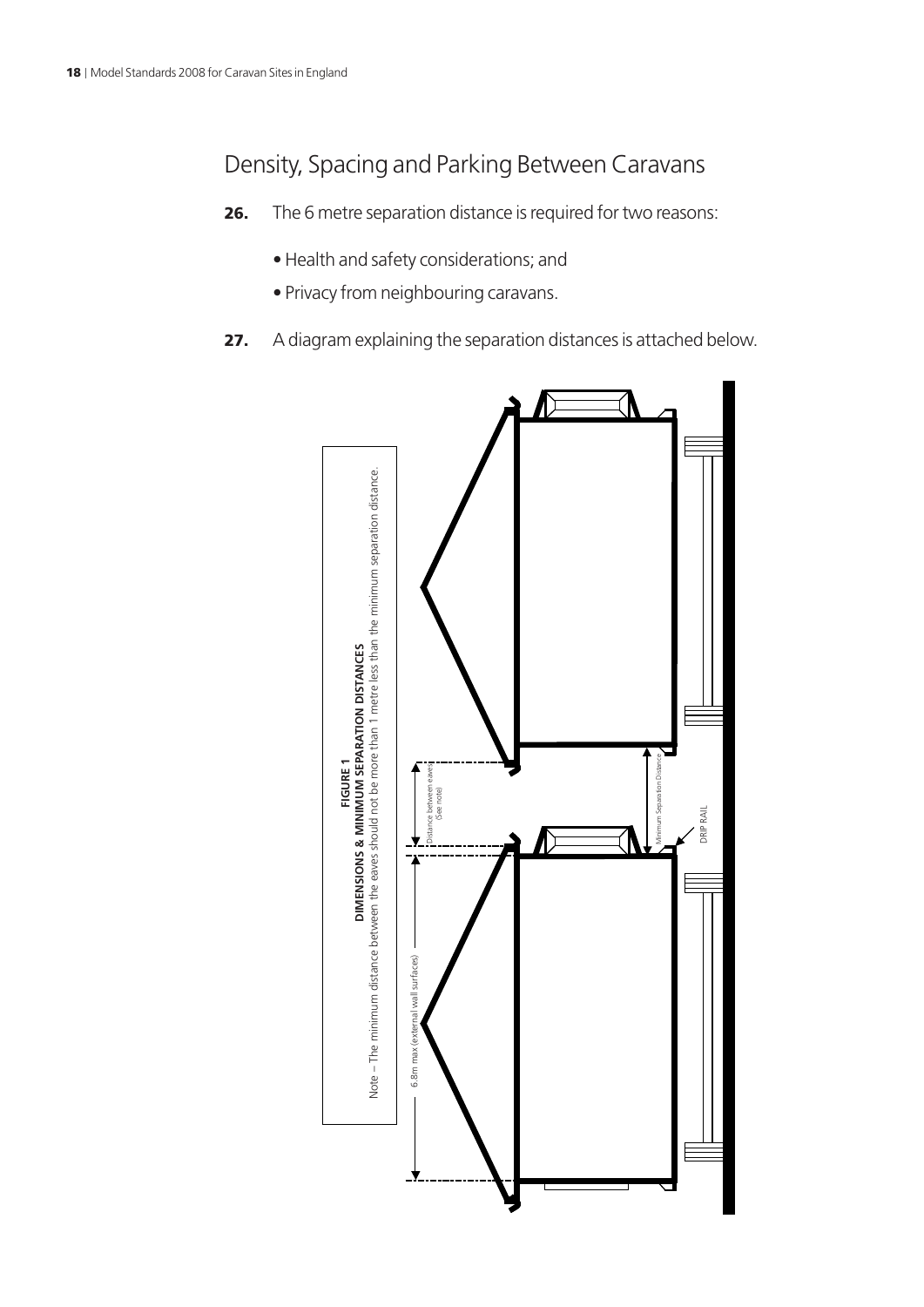- 28. If a caravan has been fitted with cladding from class 1 fire rated materials, then the distance between units may be reduced. However, there is a need for the privacy of residents to be taken into consideration. Health and safety matters, such as the positioning of gas bottles, etc. will also need to be taken into account.
- 29. For the purposes of calculating the distance between the caravans, the point from which measurements are taken is the exterior cladding of the relevant caravan. Eaves, drainpipes, gutters, sills, threshold, door canopies and bay windows should be discounted.
- **30.** Porches should not render the home incapable of being moved, which means they should be demountable.
- 31. If structures, other than garages, are on pitches within the separation distance and are of a combustible construction, then the local authority should consider allowing sufficient time for them to be replaced with an acceptable non combustible model.
- 32. At no time should a garage constructed of combustible material be allowed in the separation distance.

### **Enforcement**

- 33. In considering the enforcement of the separation distance the local authority should consult with the local Fire and Rescue Service. It should also seek the views and take account of representations from the site owner and affected residents before taking any steps to enforce this standard, where practicable.
- **34.** Before the local authority undertakes any enforcement action it should consider the benefit of the works against the potential impact on the residents' enjoyment of their homes and the cost to the site owner.

### Roads Gateways and Overhead Cables

35. Roads should be constructed of bitumen macadam or concrete with suitable compacted base. However, sites with roads constructed of tarmacadam (which is now obsolete and no longer commercially available) should not be required to automatically upgrade their roads. The roads should only be required to be upgraded as and when they begin to fall into disrepair.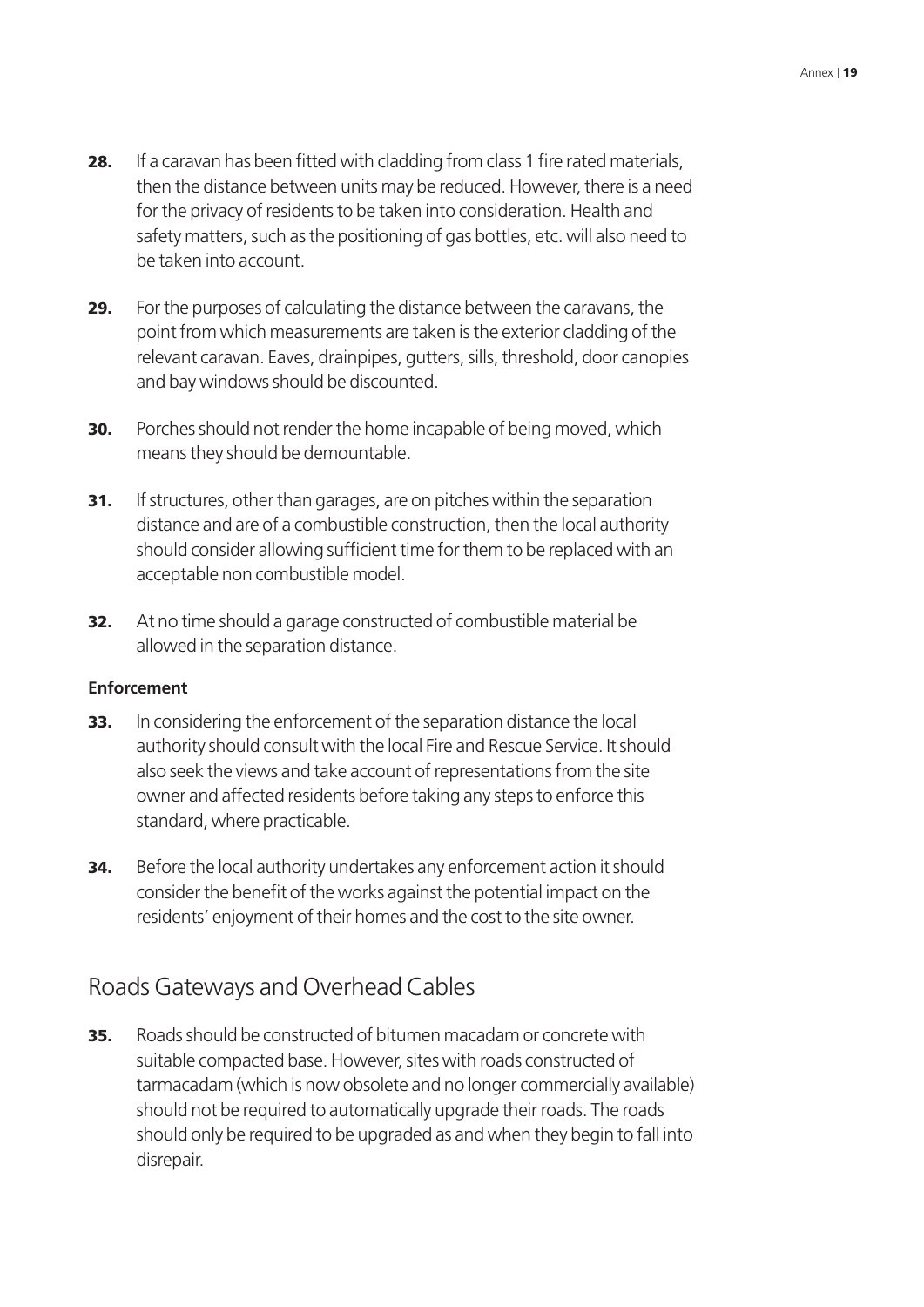- **36.** Some larger sites may have traffic calming measures such as speed humps on their roads. Though not specifically covered in this standard, it will be worth ensuring that any legal requirements applying to un-adopted roads are met. Guidance and assistance can be found on the Department for Transport website, www.dft.gov.uk .
- **37.** Gateways, roads and turnings should have enough clearance to allow safe entry for emergency vehicles and new units on lorries. The widths and heights given are based on the maximum sizes of emergency vehicles that may regularly attend incidents on sites.
- **38.** In determining the permitted height of cable overhangs the local authority must take into account the current statutory requirements. Those applying as at the date of this guidance are found in the Electricity Safety Quality and Continuity Regulations 2002 SI 2002/2665 (ESQCR). These regulations provide that, in general, cables should not overhang a road at a height of less than 5.8 metres. In the case of fully insulated overhead conductors the ground clearance is 3.8 metres. There are a number of exceptions where:
	- The overhead line follows a route along a hedgerow, fences, boundary walls or similar features. The minimum clearance in these circumstances is 4 metres.
	- If it crosses a driveway with an access width of no more than 2.5 metres (and the driveway is defined by gateposts or similar features), the minimum clearance is 4.3 metres.

Further advice on minimum clearances is available from the Health and Safety Executive.

- 39. It is good practice that all overhead lines on sites should be fully insulated and where a cable is in within easy reach of a property; it must be so and protected from interference.
- **40.** The authority should require the site owner to comply with regulation 3 of the ESQCR and in considering any enforcement action in relation to cables must consult with the HSE.

### Footpaths and Pavements

41. Communal path widths should normally be 0.9 metres in respect of new sites or sites that are undergoing substantial redevelopment (including expansion to part of the site); otherwise paths of not less than 0.75 metres should be accepted where they already exist.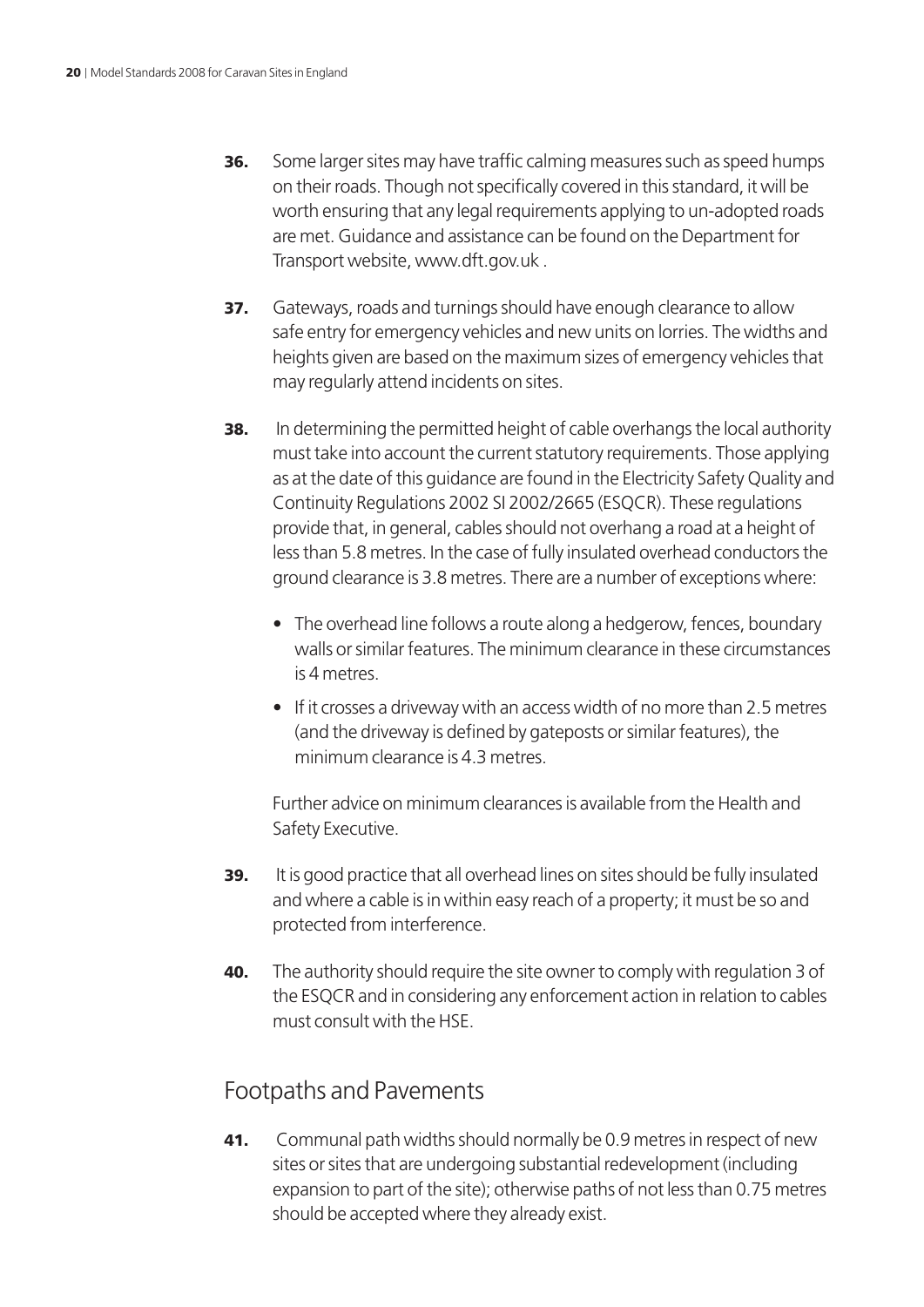## **Lighting**

42. The lighting provided for communal paths and roads should be adequate to allow safe movement around the site during the hours of darkness. Many sites use low lighters rather than traditional street lamps and these work well as long as they are well maintained and plants/vegetation are not allowed to grow around them and stop them emitting light effectively. The lighting must be fit for purpose i.e. to allow vehicles and pedestrians to navigate around the site between dusk and dawn.

### Bases

43. It is important to note that the construction, maintenance and repair of the concrete base are the responsibility of the site owner. New bases should be laid as a minimum in accordance with the current industry guidelines issued by the National Park Homes Council and the British Holiday and Home Parks Association. The Industry's current standard for the bases provides:

> *"A hard core base to a minimum depth of 150 mm, well consolidated and topped with 100 mm of concrete (mix as BS8500-2:2006*<sup>10</sup>*) shall be used. The finished raft must be generally level with due allowance for surface drainage. Where the ground conditions so require, thickening or the introduction of reinforcement of the raft may be necessary."*

44. Particular attention should be paid to the terrain of the site before a base is laid, which may mean a thicker base is needed. The base should be sufficient to handle the load placed upon it by the caravan and its contents.

### **Enforcement**

- **45.** When considering any enforcement action, the authority should also seek the views and take account of representations from the site owner and affected residents before taking any steps to enforce this standard, where practicable.
- **46.** Before the local authority undertakes any enforcement action it should consider the benefit of the works against the potential impact on the residents' enjoyment of their homes and the cost to the site owner.
- 47. Where a caravan has to be removed in order to facilitate works to the base the authority should normally, if it is feasible and if it is the resident's wish, require the site owner to reinstate, at his own expense, the caravan on the original pitch on completion of the works.

**<sup>10</sup>** Copies of the Standard can be obtained from the British Standards Institute.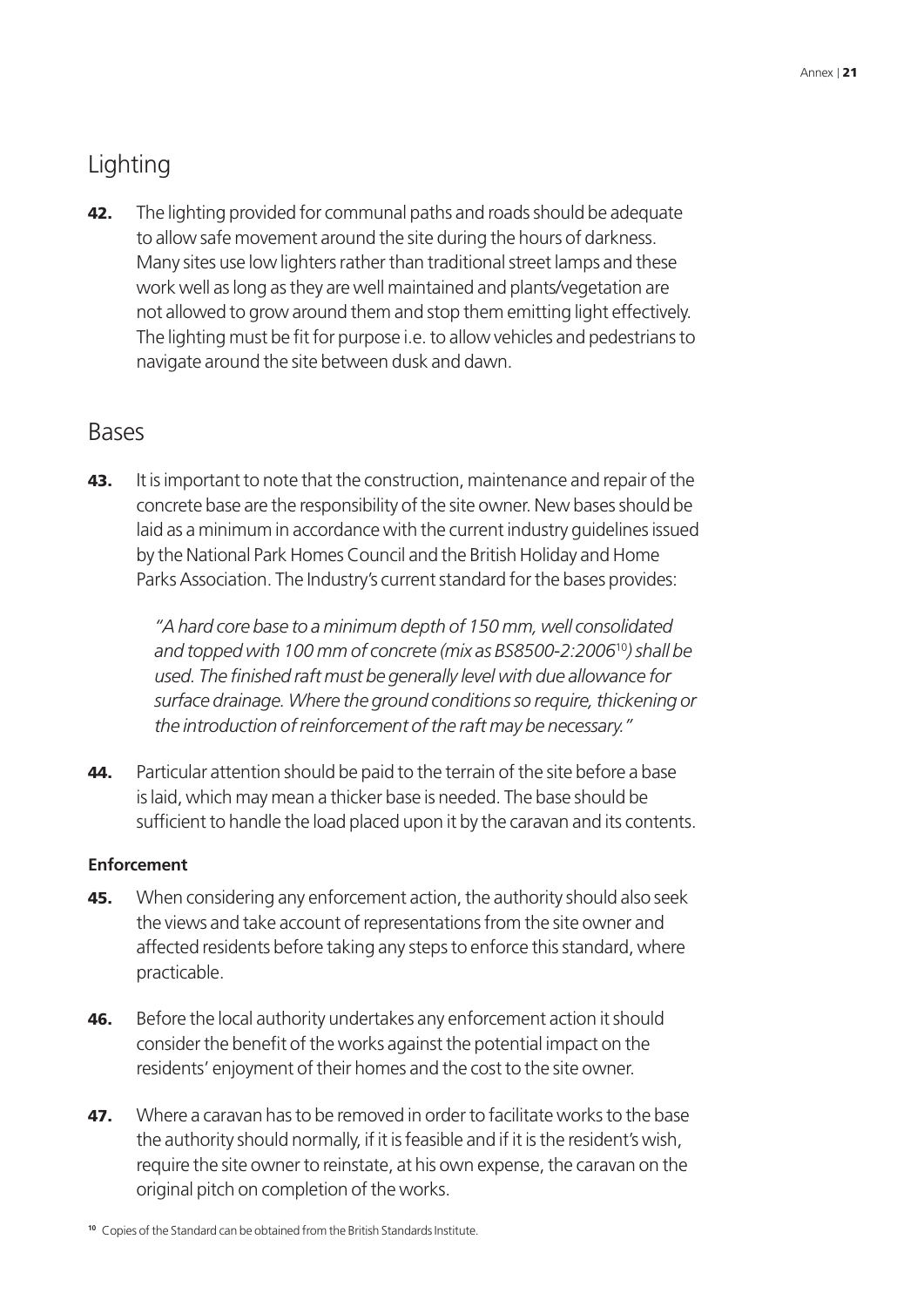## Maintenance of Common Areas, including Grass, Vegetation and Trees

- **48.** Cut grass and vegetation should be removed from the site as soon as practicable. Bonfires should not be used as a means of disposal. Vegetation is often used for sight screening but should be kept at a reasonable height.
- 49. Trees on the site will normally be the responsibility of the site owner. Where trees are in need of care and maintenance the local authority should, before any action is taken, liaise with the officer responsible for trees at the authority to ensure that all statutory and other requirements are complied with.
- **50.** The common parts of the site (including roads, paths and pavements) must be kept free of any rubbish and maintained in a clean and tidy condition. The local authority may wish to consider whether appropriate receptacles for litter need to be provided in such areas. In any case the site owner should be required to make arrangement for the regular collection of routine rubbish from the site. He should also be required to make arrangements for the prompt disposal of waste and other materials which accumulate on the site during any works etc. Secure non combustible facilities should be provided on the site for the proper storage of rubbish and waste prior to its removal and disposal off the site.

## Supply and Storage of Gas etc

- **51.** The HSE website, www.hse.gov.uk, provides details and information about the various legislative requirements and contacts if further information is needed. In addition the trade body for LPG suppliers, uklpg, www.lpga.co.uk, also has information which may be of use.
- **52.** Anyone being employed by a site owner to carry out work on gas (including natural gas) or oil installations should be suitably qualified to do the work. The HSE pages contain details of some of the schemes. The Communities and Local Government website contains details of various certification schemes which may apply. The details of these schemes can be found at www.communities.gov.uk .

### **Enforcement**

**53.** In considering whether to take enforcement action for a breach of site licence conditions officers should liaise with the Health and Safety Executive to ensure any action taken by the authority is not in conflict with any action the HSE are proposing to take.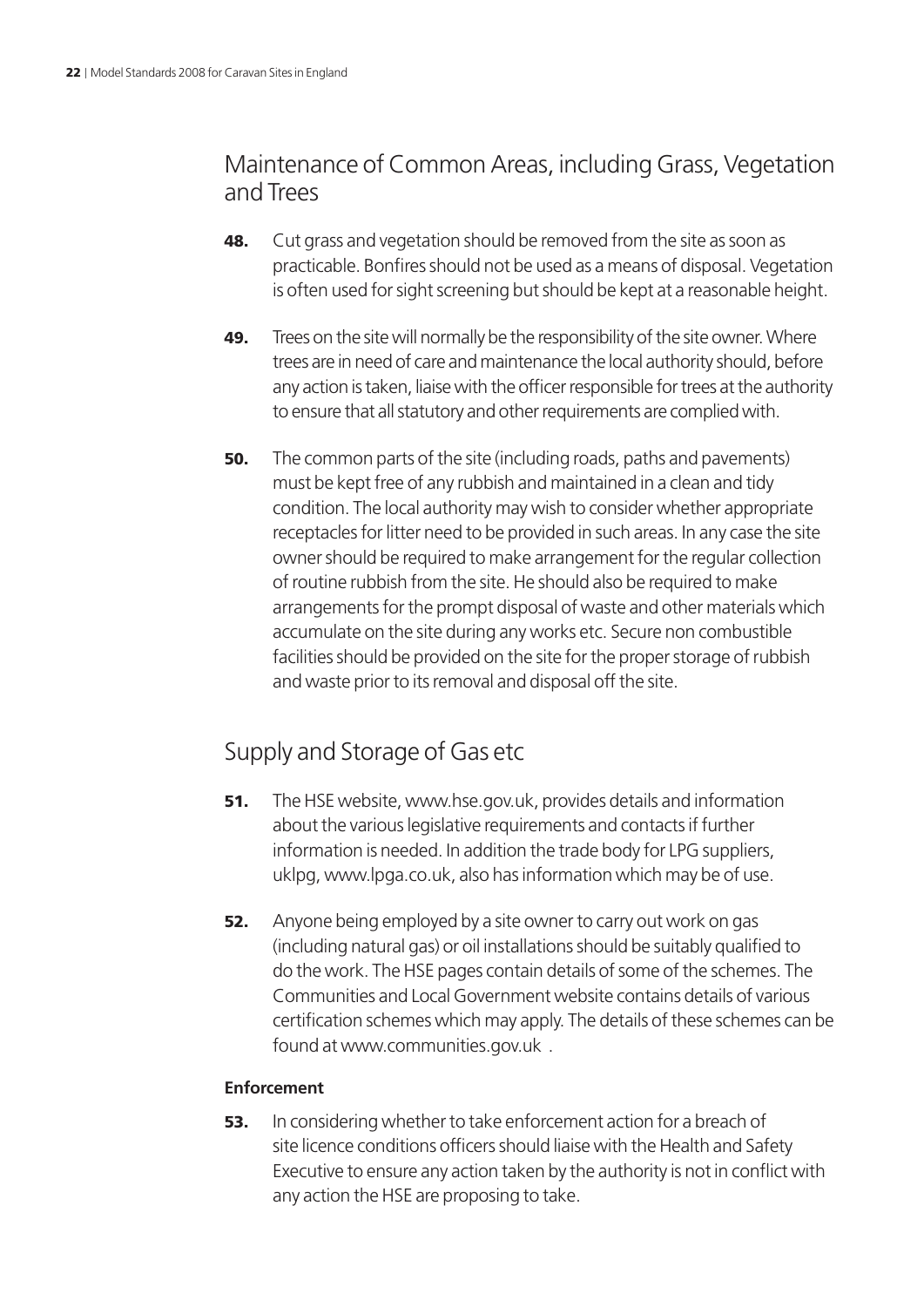- **54.** Local authority officials who identify areas of concern on sites should always consult the HSE about the problem(s).
- 55. All new installations must be to the current regulations and maintained at that standard.

### Electrical Installations

- 56. The electrical installations on the site will be a distributor's network either belonging to the local regional electricity network operator or the owner of the site. The HSE website: www.hse.gov.uk contains information on the electricity legislation which may well apply to the site and can provide further information if needed.
- **57.** A suitably qualified person for the purpose of carrying out work on electrical installations and appliances, including maintenance and inspections, includes a professionally qualified electrical engineer, a member of the Electrical Contractors Association, a contractor approved by the National Inspection Council for Electrical Installations Contracting, or a qualified person acting on behalf of the above.
- **58.** It may be necessary to ensure the electricity distribution network complies with ESQCR, in which case such work should only be undertaken by a competent person familiar with those Regulations.
- **59.** All new installations must meet the requirements of the current regulations and maintained at that standard.

### **Enforcement**

- **60.** In considering whether to take enforcement action for a breach of site licence conditions, officers should liaise with the Health and Safety Executive to ensure any action taken by the authority is not in conflict with any action the HSE are proposing to take.
- 61. Local authority officials who identify significant areas of concern with site electrical networks and installations should always consult the HSE about the problem(s).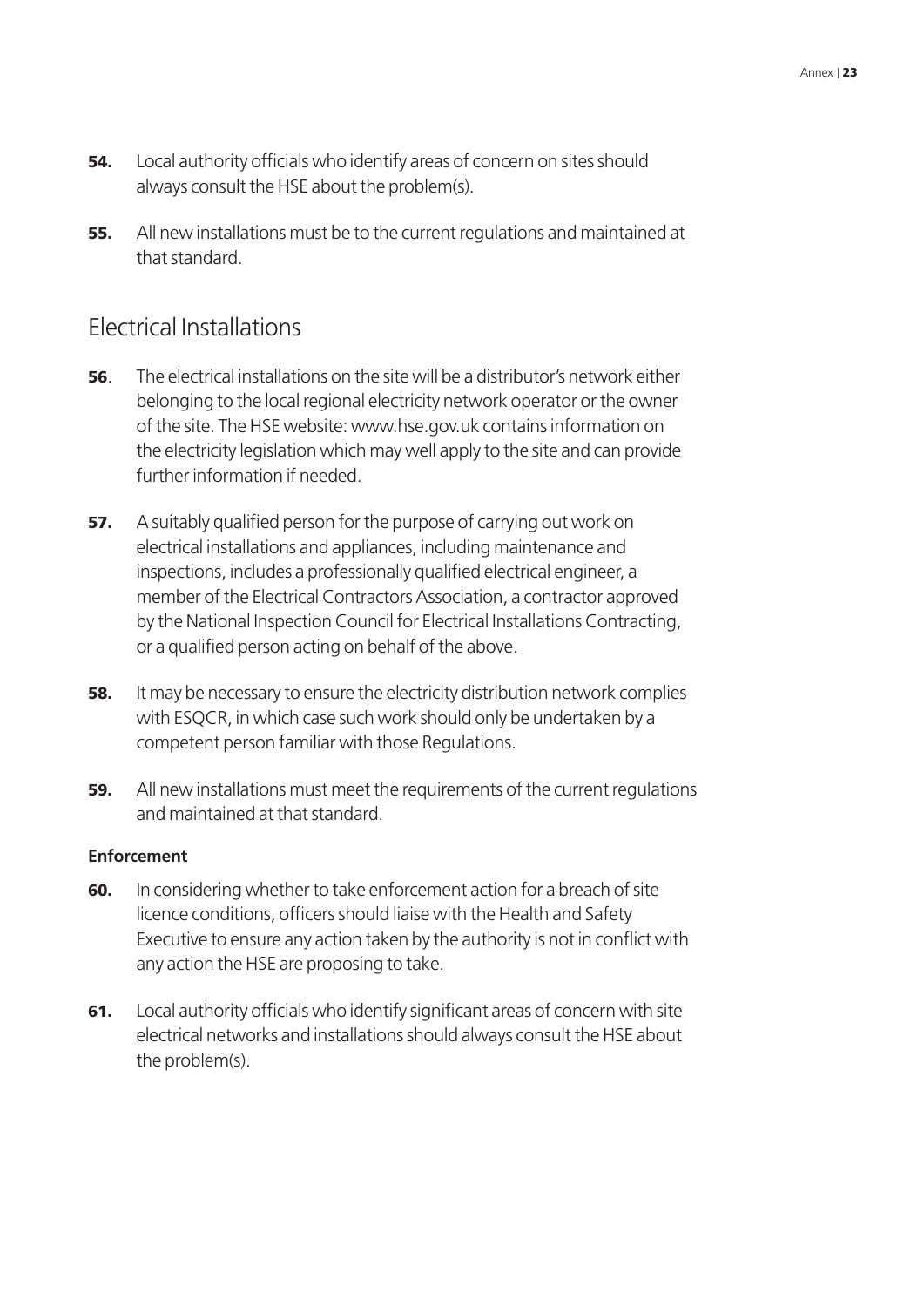## Water Supply

62. OFWAT lay down service standards for the water suppliers and details can be found on their website at www.ofwat.gov.uk . In addition there are various schemes for suitably qualified persons and authorities should check to see those undertaking works are qualified. The main scheme is run by NIC certification and details can be found about the scheme at www.niccertification.com

### **Enforcement**

- **63.** With the majority of well established sites, enforcement of this section will need to be carefully handled, as most sites will have long established water systems. As with gas and electricity above, there may be a case for dual enforcement if an offence is identified. Consultation with the Environment Agency and the local water company is essential.
- 64. As with the previous sections, local authority officers who identify an issue with water supply on a particular site may wish to advise the Environment Agency, and the local water company of the problem.
- 65. All new installations must be to the current regulations and maintained at the appropriate standard.

### Drainage and Sanitation

- 66. As with water supplies, provision of sewerage facilities is overseen by OFWAT and codes of practice are in place.
- 67. It is important that all drains and sewers are well maintained and are connected to the appropriate system. If left unchecked, there can be consequences for the health of residents, along with those who live near the site.
- **68.** It should be noted that the environmental quality of drainage is regulated by the Environment Agency, with whom the local authority must consult about any problems.

### **Enforcement**

69. In considering whether to take enforcement action for a breach of site licence conditions officers should liaise with the Environment Agency to ensure any action taken by the authority is not in conflict with any action the Agency are proposing to take.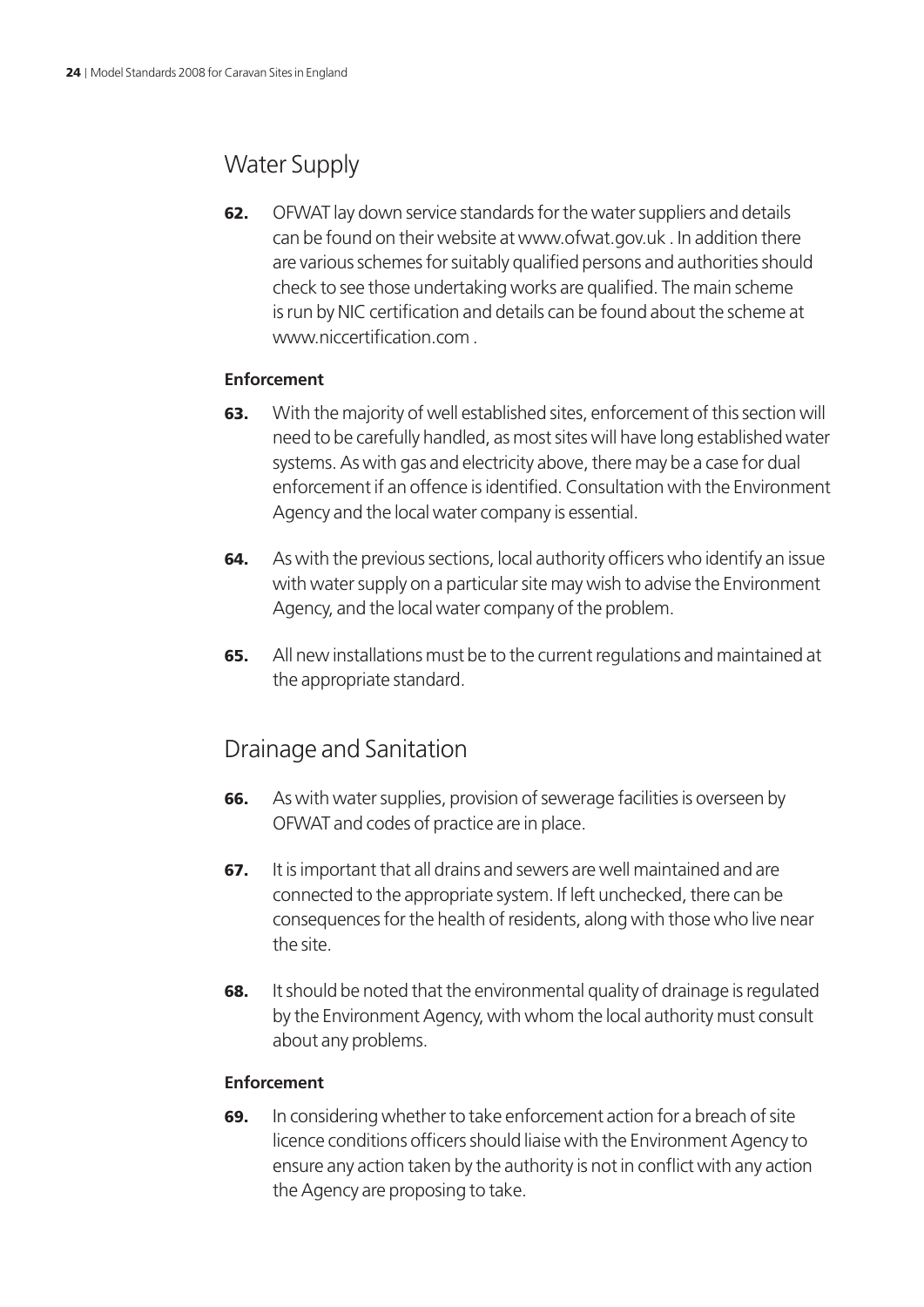- 70. Local authority officials who identify areas of concern on sites should alert the Environment Agency and the local water company to the possible defects.
- 71. All new installations must be to the current regulations and maintained at that standard.

### Domestic Refuse Storage and Disposal

- **72.** If communal bins are provided they should be of a type that is noncombustible and stored properly. Liaison with colleagues who deal with refuse collection matters will help in ensuring that the bins provided by the site owner (in the case of communal bins) are acceptable to the local authority in pursuance of its collection of rubbish from them.
- **73.** The site owner should be required to discuss with the local authority arrangements for the separation of waste for the purpose of recycling it, and require him to provide the necessary receptacles etc on the site.

### Communal Vehicular Parking

- **74.** Parking needs will vary considerably between individual parks. Parking requirements should reflect the reasonable needs of the residents, having regard to the size and layout of the site, the number of units, the occupation criteria of the site and the availability of public transport in the immediate vicinity.
- 75. Provision of parking spaces on new sites or those undergoing redevelopment or extension should be consistent with local planning policies.

### Communal Recreation Space

- **76.** This standard should only be applied if the local authority is satisfied that it is both practicable to provide recreation space on the site and there is insufficient recreation space off the site in the near locality.
- **77.** It will only be practicable to provide such space on the site if there is sufficient open space which is available and it is possible to safely use that space for recreation. The standard requires the local authority to consider the need for recreation space; it does not require it to consider the need for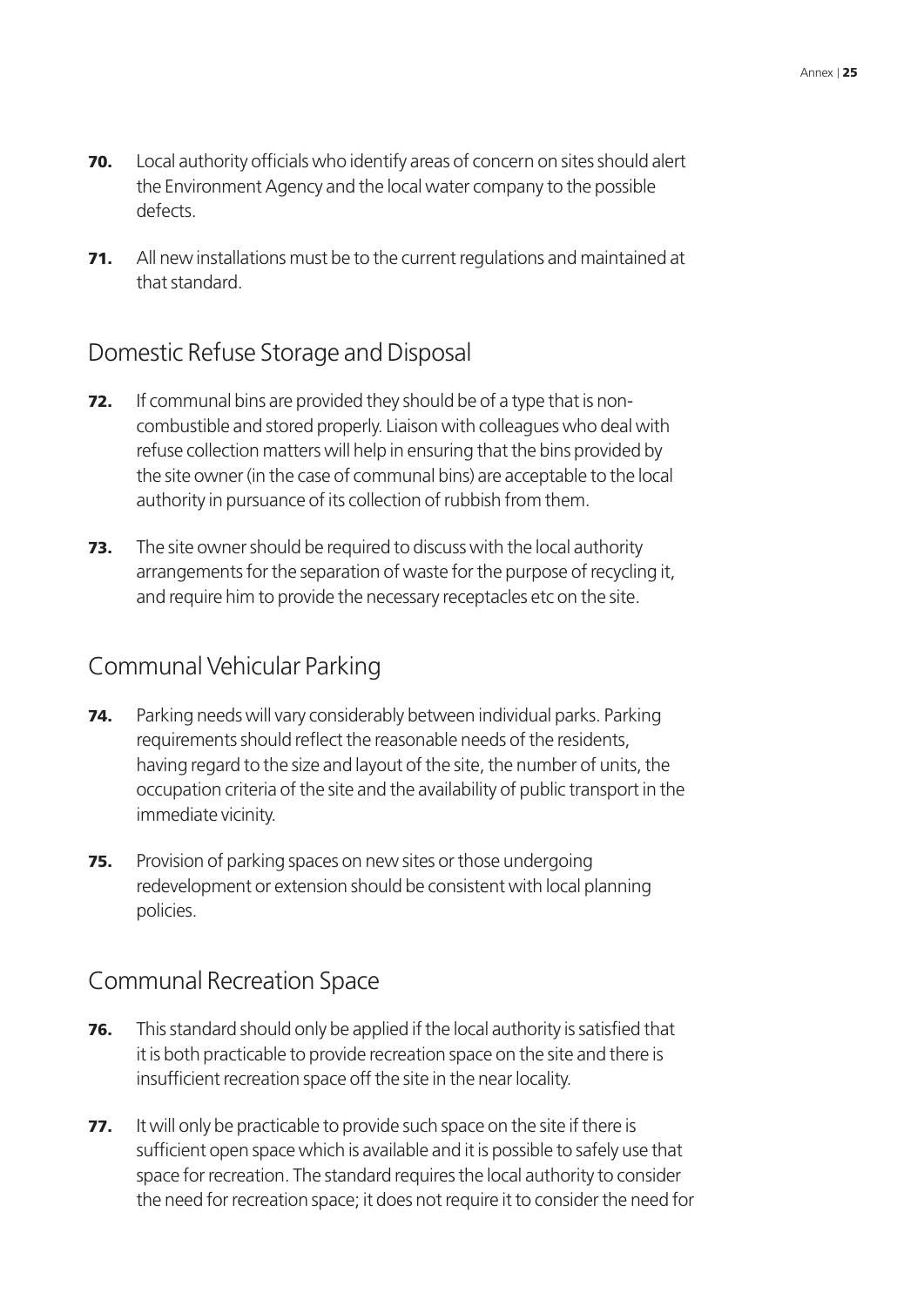recreation facilities, although the local authority may consider that need as part of a licence condition. The larger the site the more recreation space or spaces may be needed. On small sites there may be no need for space at all. In deciding whether it is practicable to provide the space the authority should also consider the site layout, the availability of private open spaces (e.g. within the pitch), the availability of other amenities on the site (e.g. club houses) and the age and number of residents on the site.

**78.** On site recreation space may be considered unnecessary if there is sufficient suitable space available off site within close (walking) distance of it. The space must, however, be freely accessible by the public, such as a municipal park, commons land, and greens or any part of the countryside to which the public have a right to walk.

### Notices and Information

- **79.** It is important that all notices are protected from the weather and are prominently displayed, either on a board, in an office open to the public, or other places on the site which the residents have free and reasonable access to.
- 80. The notices must include the most recent site licence, and the contact details of the site manager, and if different the licence holder. This should include an out of hours contact number for emergencies, and if available an e-mail address.
- 81. The site owner is also required to make available certain information for inspection by residents in a prominent position on the site. That could be the site office provided it is open at reasonable times, a community room which every resident was entitled to use and which is also open at reasonable sites or a notice board located at the entrance to or in a central part of the site.

## Flooding

82. It is important that if a site is in an area susceptible to flooding, procedures are in place to ensure that all those on the site are alerted quickly, and that they are aware of any evacuation procedures that may be in place. A notice should be prominently displayed with all relevant information.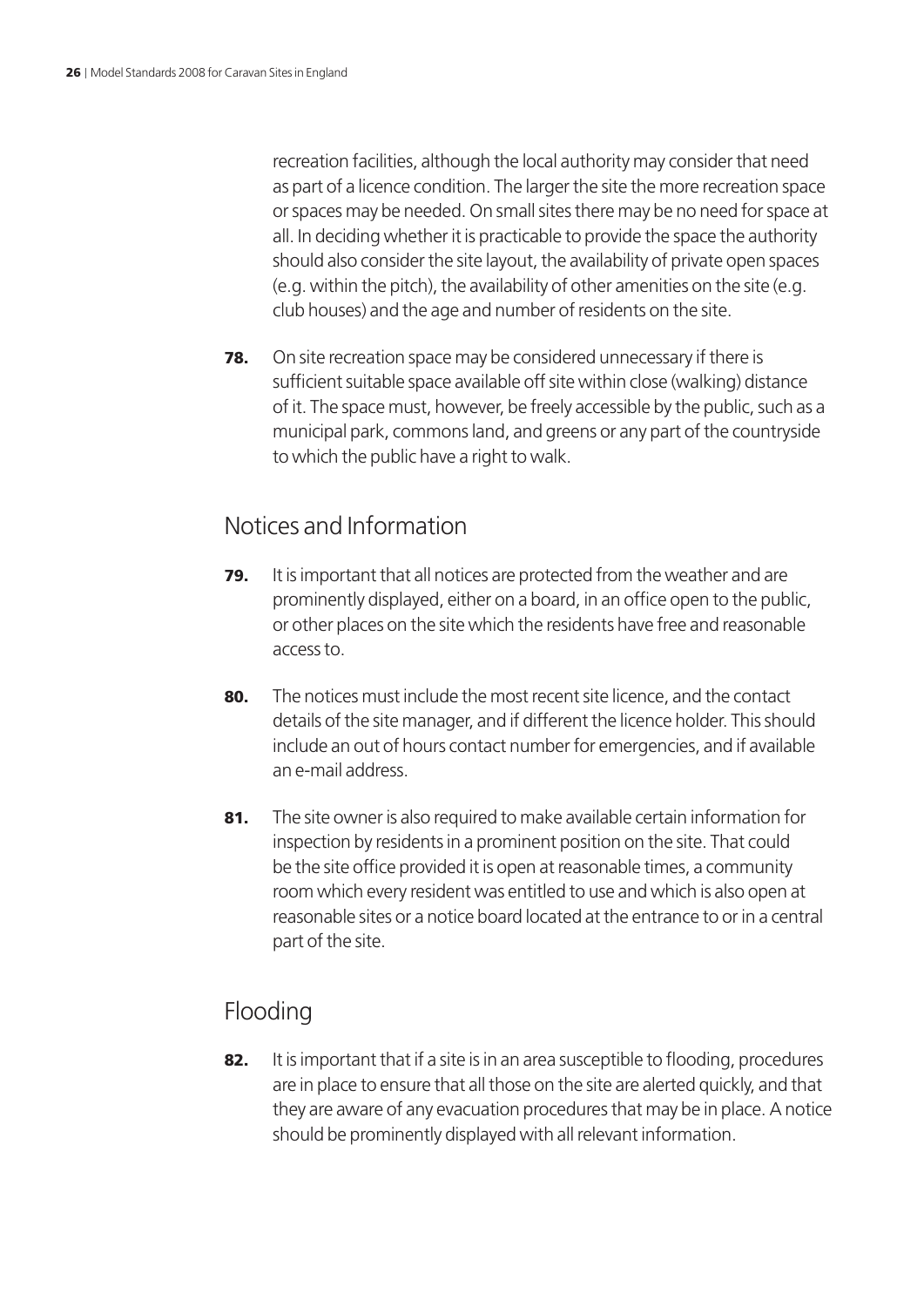- 83. The site should be included in any local authority flood evacuation plan.
- 84. Advice on flood risks is available from the Environment Agency website: www.environment-agency.gov.uk
- 85. It is important in those parts of the country where flooding is an issue that local authorities have effective liaison with the Environment Agency office for their area, as well as relevant officials across their own local authority. Local water companies should also be contacted.

### Fire Safety Measures

- 86. The Regulatory Reform (Fire Safety) Order 2005 (the Order) applies to caravan sites. The Order disapplies some fire related standards that may be in current site licensing conditions. It applies to all non domestic premises in England and Wales, including certain types of caravan sites:
	- all sites with common or shared parts; and
	- individual caravans which are holiday-let type i.e. they are rented out
- 87. On such sites the local authority should advise the 'responsible person', who will be the licence holder of his duty under that Order to undertake a fire risk assessment and decide what prevention and protection arrangements are appropriate and adequate to mitigate the identified risks.
- 88. However, there are some sites around the country which do not fall under the Order. These may include single unit sites and those sites which are occupied by single family groups.
- 89. Where the Order applies the authority should satisfy itself that the site owner is aware of, and complying with, his obligations under it, in particular that a fire risk assessment has been carried out. In this regard the local authority should seek the advice of the local Fire and Rescue Service who are the main enforcers of the Order.
- 90. The Communities and Local Government website: www.communities.gov.uk contains a range of helpful information on fire safety and the requirements of the Fire Safety Order. This includes links to technical guides for specific types of accommodation, including one for sleeping accommodation.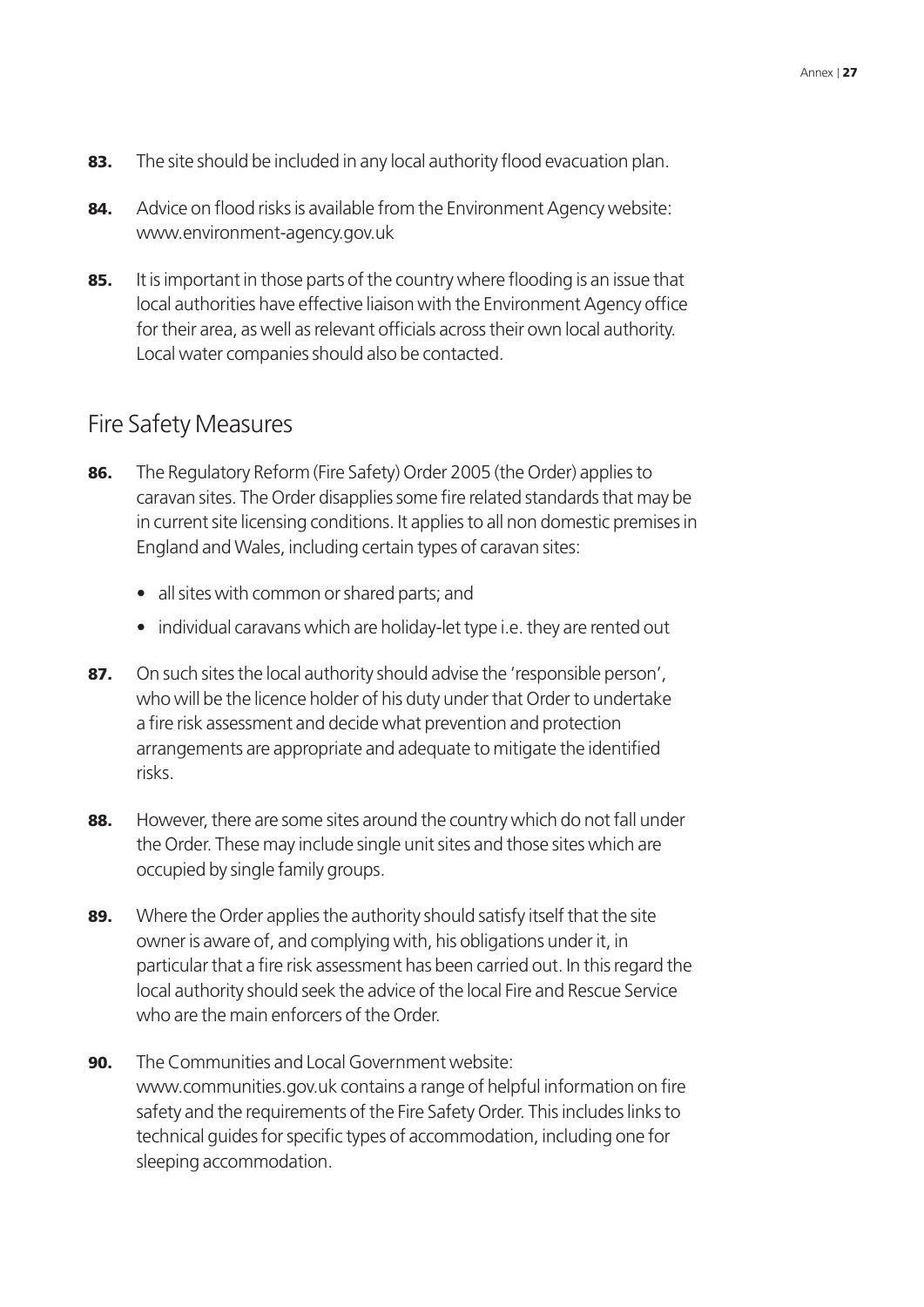- **91.** The Fire and Rescue Service has a duty to provide fire safety advice to those who ask for it, although it will not carry out risk assessments.
- **92.** In applying any standards relating to fire safety measures where the Order does not apply, the local authority must consult the local Fire and Rescue Service.

### **Fire Fighting Equipment**

- **93.** The Guidance under the remaining sections only applies to sites to which the Order does not apply; however these standards will provide a useful benchmark of the sort of preventative and protective measures that may be necessary following completion of a fire risk assessment.
- **94.** The siting of the fire points should be so that they are visible at all times, and marked in a way that makes it obvious as to what they are. They will need to be kept clear of any obstructions at all times should they be needed in the event that a fire breaks out.
- **95.** Fire Points are the places on sites where fire fighting equipment is stored, ready for use by anyone in the event of an emergency.
- **96.** If hosepipes are provided, they should be of the relevant British and European Standards<sup>11</sup>, and positioned in such a way that they are easily attachable to the mains water supply, if not permanently attached. Any valves connecting the hose to the water supply should be easily accessible. The hose reel should be well maintained and in good working order.
- **97.** Any hydrants provided on the site should be kept clear of any obstruction in the event that they need to be used. The positioning of mains connected hydrants is the responsibility of the local water company, and any queries as to whether a site has a hydrant should be directed to them. The positioning of the hydrants should be recorded on the site map, which will assist the emergency service in locating them in the event of an emergency.
- **98.** Fire Extinguishers should only be used if there is not enough water pressure for a hose reel. Where provided, extinguishers should comply with the current British or European Standard.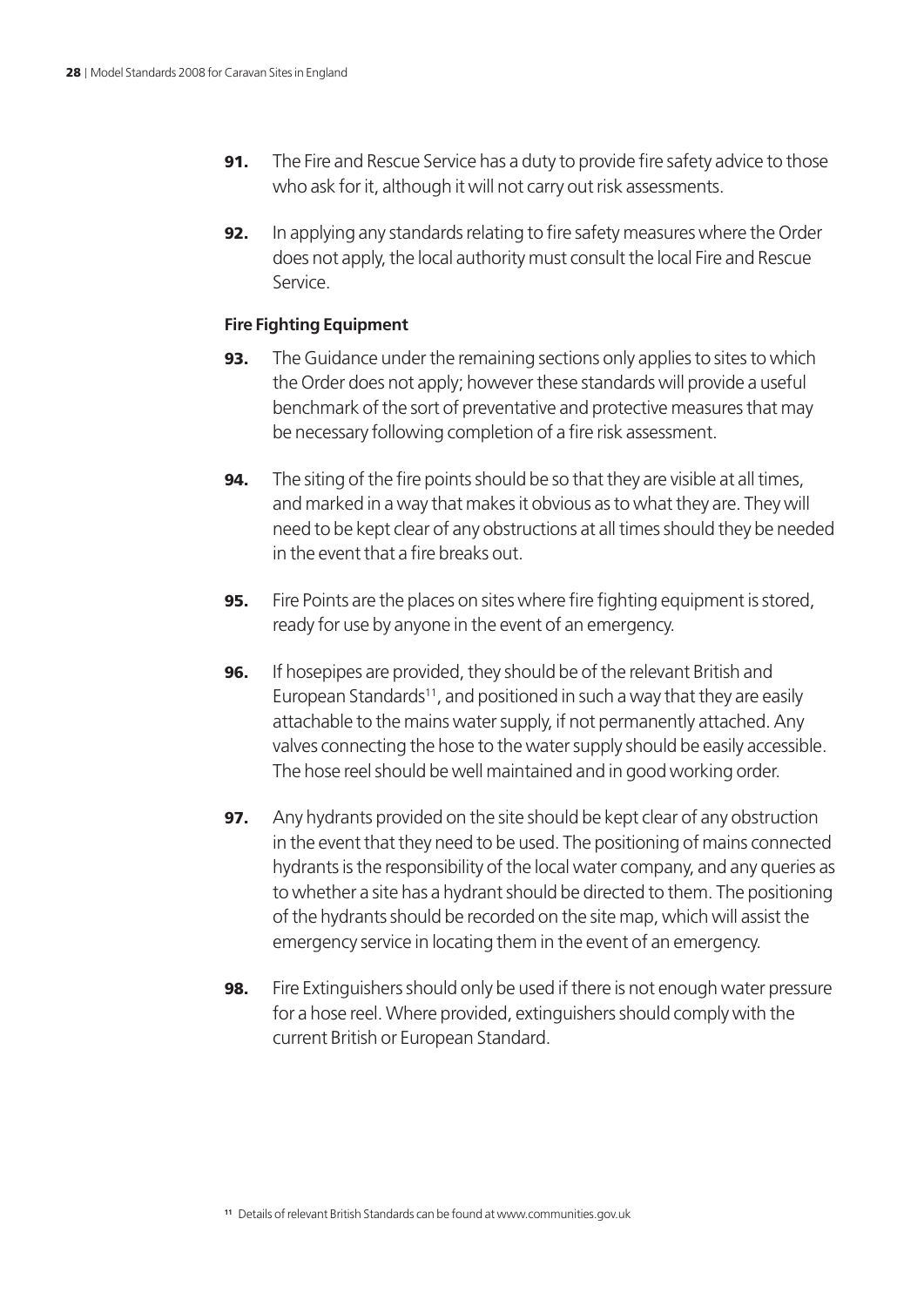- **99.** A water tank with buckets and a pump should not be the main means of fighting fire for the following reasons:
	- Pumps and buckets are likely to be vandalised or stolen.
	- Pumps and buckets are inadequate for fighting a fire.
	- A water storage tank should be securely covered to prevent it becoming a health or safety hazard.

#### **Fire Warning**

**100.** The means of raising the alarm in the event of a fire should be appropriate to the size and layout of the site. If you are unsure of which form of raising the alarm is the most suitable to the site, then contact the local Fire and Rescue Service, who will be able to advise you.

### **Maintenance and Testing of Fire Fighting Equipment**

**101.** It is important that all fire warning systems and fire fighting equipment are regularly inspected and maintained. The suggestion is that these checks should be carried out on an annual basis. All testing and maintenance should be carried out by a person suitably qualified to do the work. Records should be kept of any testing and when the most recent inspections were carried out. The record of all tests and inspections should be kept on the site for inspection.

#### **Fire Notices**

**102.** The fire action notice should be displayed on a notice board, and at other suitable points around the site. The full address of the site, including the postcode should be included.

#### **Enforcement**

103. The main enforcer for the Order is the Fire and Rescue Service.